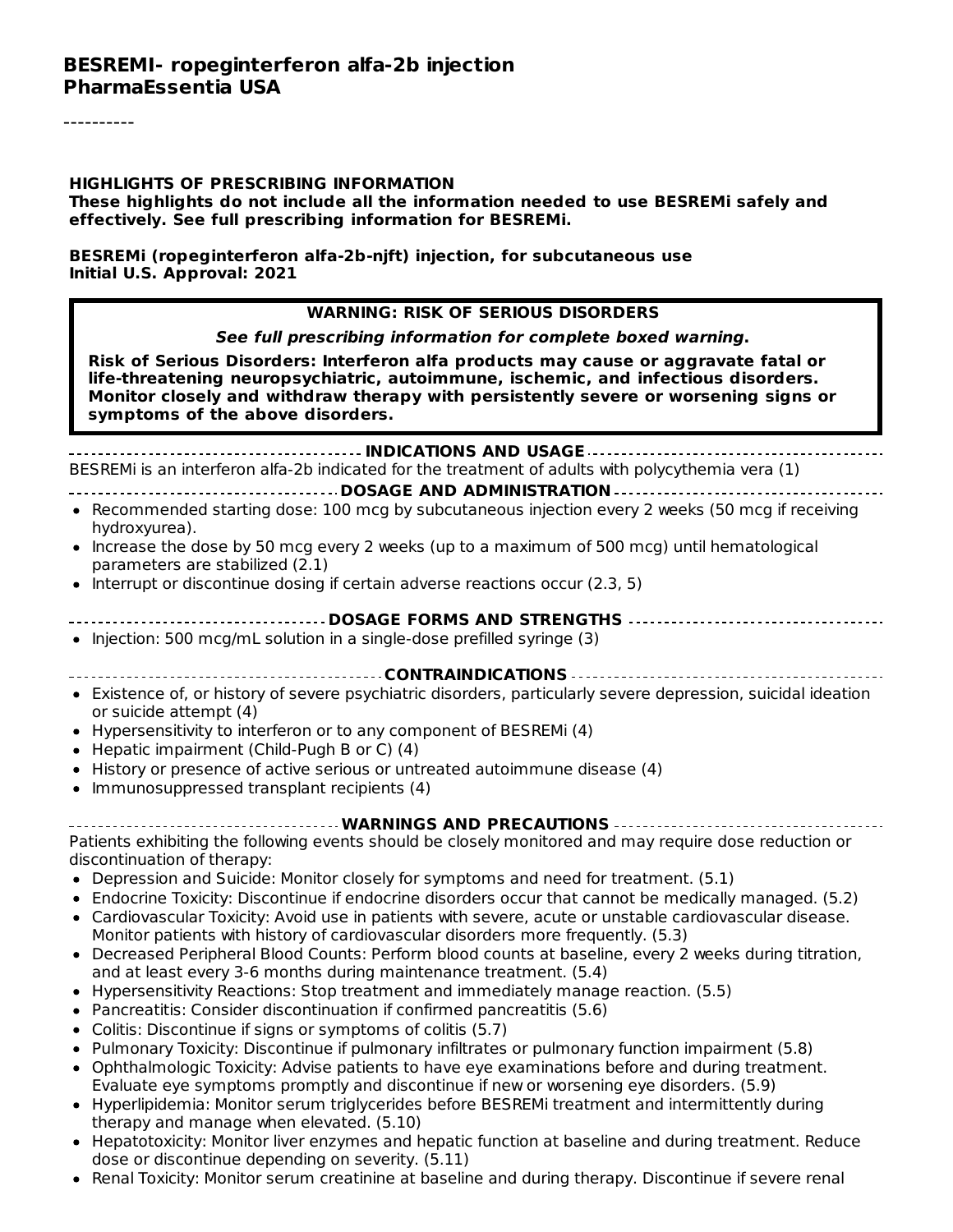Renal Toxicity: Monitor serum creatinine at baseline and during therapy. Discontinue if severe renal impairment develops. (5.12)

- Dental and Periodontal Toxicity: Advise patients on good oral hygiene and to have regular dental examinations. (5.13)
- Dermatologic Toxicity: Consider discontinuing if clinically significant dermatologic toxicity. (5.14)
- Driving and Operating Machinery: Advise patients to avoid driving or using machinery if they experience dizziness, somnolence, or hallucination. (5.15)

**ADVERSE REACTIONS** The most common adverse reactions reported in > 40% of patients were influenza-like illness, arthralgia, fatigue, pruritus, nasopharyngitis, and musculoskeletal pain (6).

#### **To report SUSPECTED ADVERSE REACTIONS, contact PharmaEssentia at 1-800-999-2449 or FDA at 1-800-FDA-1088 or www.fda.gov/medwatch.**

- **DRUG INTERACTIONS** Monitor patients taking CYP450 substrates with a narrow therapeutic index for adverse reactions to
- inform the need for dose adjustment of the concomitant drug (7.1) Avoid use with myelosuppressive agents and monitor patients receiving the combination for effects of excessive myelosuppression (7.2)
- Avoid use with narcotics, hypnotics or sedatives. Monitor patients receiving the combination for excessive central nervous system toxicity (7.3)

**USE IN SPECIFIC POPULATIONS**

- Pregnancy: Can cause fetal harm. Advise females of reproductive potential of the potential risk to a fetus and to use effective contraception. (8.1, 8.3)
- Lactation: Advise women not to breastfeed during treatment and for 8 weeks after the final dose. (8.2)
- Avoid use in patients with eGFR <30 mL/min. (8.6)

#### **See 17 for PATIENT COUNSELING INFORMATION and Medication Guide.**

**Revised: 11/2021**

### **FULL PRESCRIBING INFORMATION: CONTENTS\* WARNING: RISK OF SERIOUS DISORDERS**

#### **1 INDICATIONS AND USAGE**

### **2 DOSAGE AND ADMINISTRATION**

- 2.1 Pre-Treatment Testing
- 2.2 Recommended Dosage
- 2.3 Dose Modifications
- 2.4 Preparation and Administration
- **3 DOSAGE FORMS AND STRENGTHS**

### **4 CONTRAINDICATIONS**

### **5 WARNINGS AND PRECAUTIONS**

- 5.1 Depression and Suicide
- 5.2 Endocrine Toxicity
- 5.3 Cardiovascular Toxicity
- 5.4 Decreased Peripheral Blood Counts
- 5.5 Hypersensitivity Reactions
- 5.6 Pancreatitis
- 5.7 Colitis
- 5.8 Pulmonary Toxicity
- 5.9 Ophthalmologic Toxicity
- 5.10 Hyperlipidemia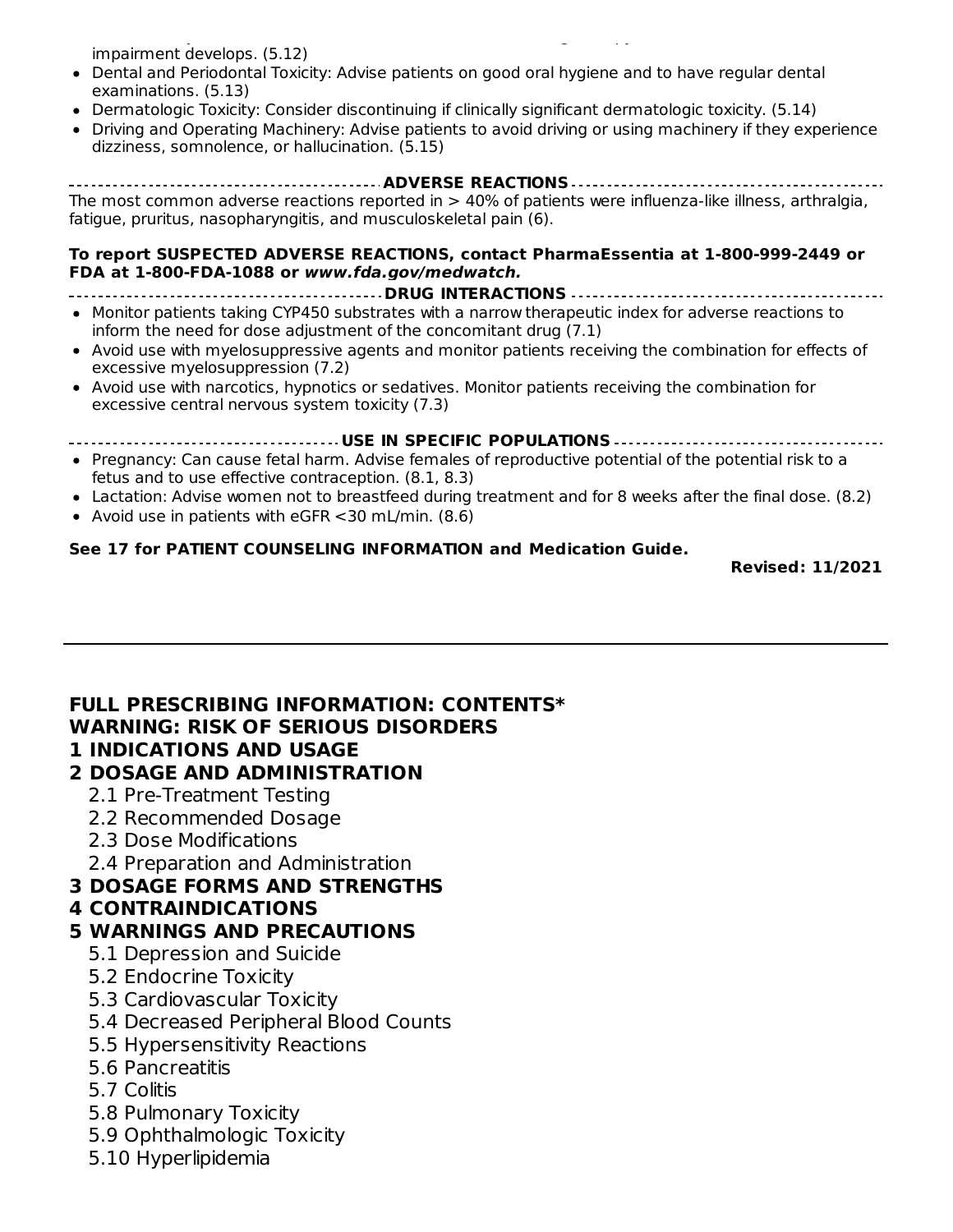- 5.11 Hepatotoxicity
- 5.12 Renal Toxicity
- 5.13 Dental and Periodontal Toxicity
- 5.14 Dermatologic Toxicity
- 5.15 Driving and Operating Machinery
- 5.16 Embryo-Fetal Toxicity

# **6 ADVERSE REACTIONS**

- 6.1 Clinical Trials Experience
- 6.2 Immunogenicity

# **7 DRUG INTERACTIONS**

- 7.1 Drugs Metabolized by Cytochrome P450
- 7.2 Myelosuppressive Agents
- 7.3 Narcotics, Hypnotics or Sedatives

# **8 USE IN SPECIFIC POPULATIONS**

- 8.1 Pregnancy
- 8.2 Lactation
- 8.3 Females and Males of Reproductive Potential
- 8.4 Pediatric Use
- 8.5 Geriatric Use
- 8.6 Renal Impairment
- 8.7 Hepatic Impairment

### **10 OVERDOSAGE**

### **11 DESCRIPTION**

### **12 CLINICAL PHARMACOLOGY**

- 12.1 Mechanism of Action
- 12.2 Pharmacodynamics
- 12.3 Pharmacokinetics

# **13 NONCLINICAL TOXICOLOGY**

13.1 Carcinogenesis, Mutagenesis, Impairment of Fertility

**14 CLINICAL STUDIES**

### **16 HOW SUPPLIED/STORAGE AND HANDLING**

- 16.1 How Supplied
- 16.2 Storage and Handling

### **17 PATIENT COUNSELING INFORMATION**

 $\ast$  Sections or subsections omitted from the full prescribing information are not listed.

### **FULL PRESCRIBING INFORMATION**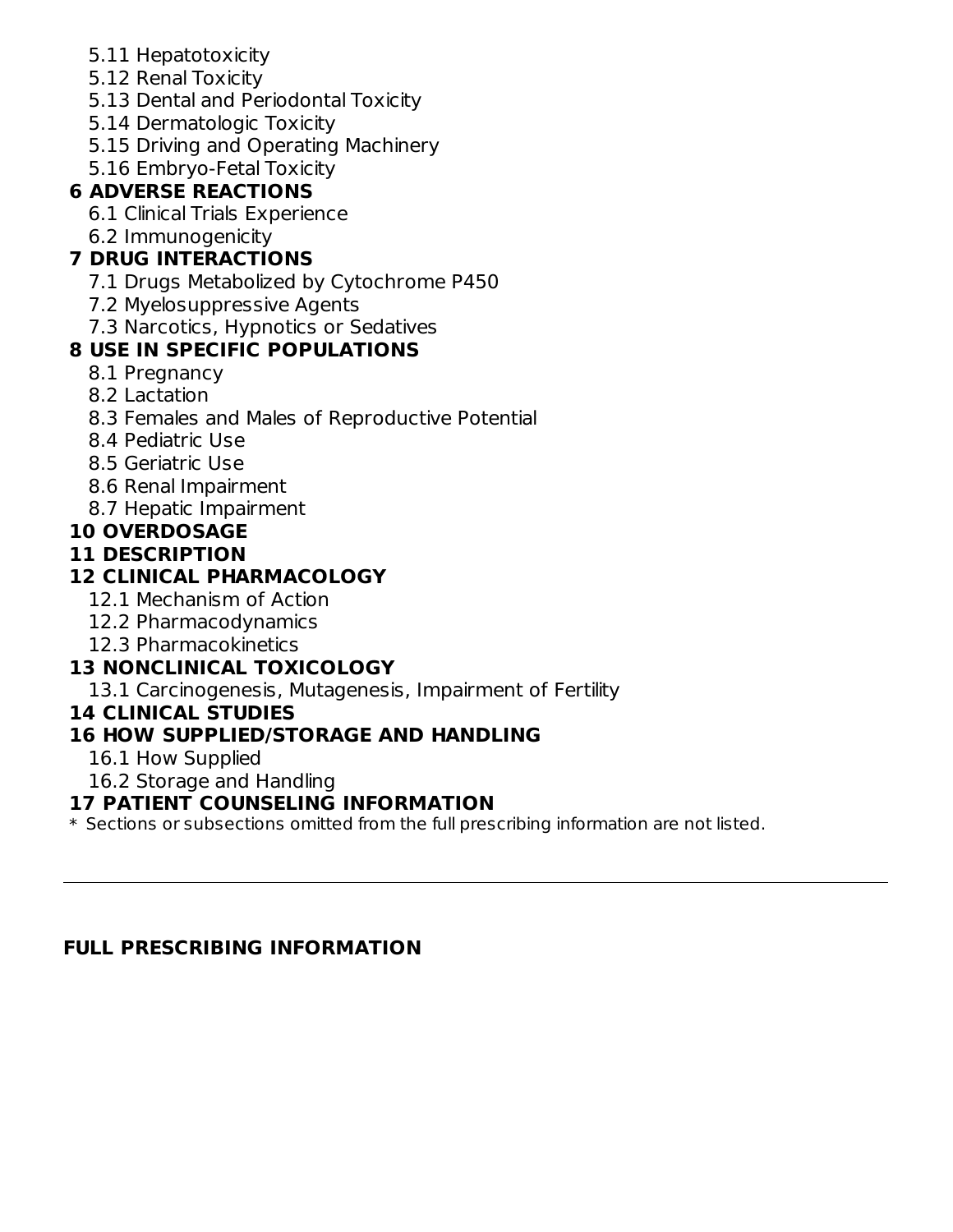### **WARNING: RISK OF SERIOUS DISORDERS**

**Risk of Serious Disorders: Interferon alfa products may cause or aggravate fatal or life-threatening neuropsychiatric, autoimmune, ischemic, and infectious disorders. Patients should be monitored closely with periodic clinical and laboratory evaluations. Therapy should be withdrawn in patients with persistently severe or worsening signs or symptoms of these conditions. In many, but not all cases, these disorders resolve after stopping therapy [see Warnings and Precautions (5.1, 5,2, 5.3, 5.4) and Adverse Reactions (6.1)].**

### **1 INDICATIONS AND USAGE**

BESREMi is indicated for the treatment of adults with polycythemia vera.

# **2 DOSAGE AND ADMINISTRATION**

### **2.1 Pre-Treatment Testing**

Pregnancy testing is recommended prior to BESREMi treatment in females of reproductive potential *[see Use in Specific Populations (8.3)]*.

### **2.2 Recommended Dosage**

Patients Not Already on Hydroxyurea:

- The recommended BESREMi starting dosage for patients not on hydroxyurea is 100 mcg by subcutaneous injection every two weeks.
- Increase the dose by 50 mcg every two weeks (up to a maximum of 500 mcg), until the hematological parameters are stabilized (hematocrit less than 45%, platelets less than 400  $\times$  10<sup>9</sup>/L, and leukocytes less than 10  $\times$  10<sup>9</sup>/L).

Patients Transitioning from Hydroxyurea:

- When transitioning to BESREMi from hydroxyurea, start BESREMi at 50 mcg by subcutaneous injection every two weeks in combination with hydroxyurea.
- Gradually taper off the hydroxyurea by reducing the total biweekly dose by 20-40% every two weeks during Weeks 3-12.
- Increase the dose of BESREMi by 50 mcg every two weeks (up to a maximum of 500 mcg), until the hematological parameters are stabilized (hematocrit less than 45%, platelets less than 400  $\times$  10<sup>9</sup>/L, and leukocytes less than 10  $\times$  10<sup>9</sup>/L).
- Discontinue hydroxyurea by Week 13.

Maintain the two week dosing interval of BESREMi at which hematological stability is achieved for at least 1 year. After achievement of hematological stability for at least 1 year on a stable dose of BESREMi, the dosing interval may be expanded to every 4 weeks.

Monitor patients closely especially during the titration phase. Perform complete blood counts (CBC) regularly, every 2 weeks during the titration phase and every 3-6 months during the maintenance phase (after the patient's optimal dose is established). Monitor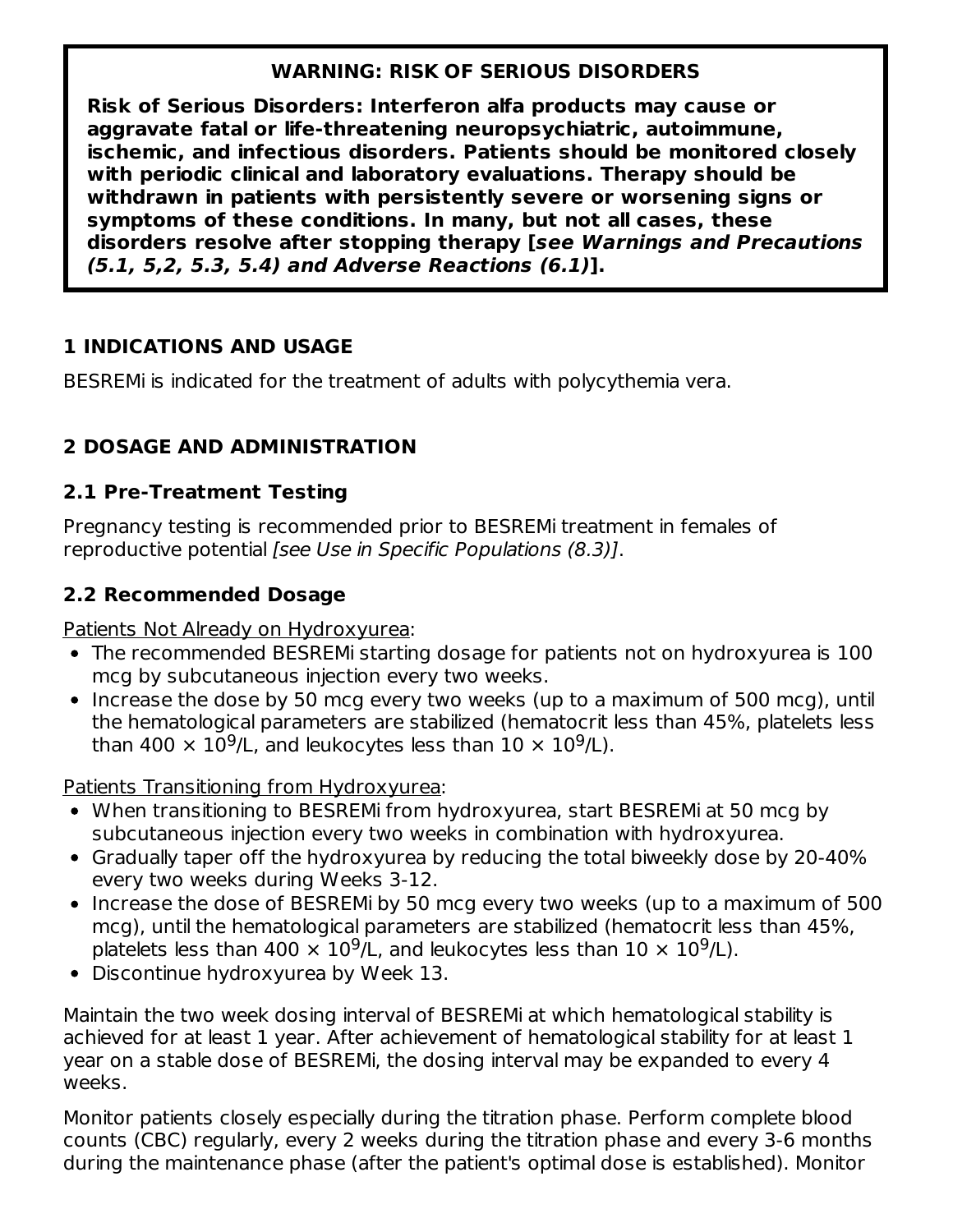CBC more frequently if clinically indicated. Phlebotomy as rescue treatment to normalize blood hyperviscosity may be necessary during the titration phase [see Clinical Pharmacology (12.2)].

### **2.3 Dose Modifications**

Monitor CBC every 2 weeks during the titration phase and dose modification phase. Phlebotomy as rescue treatment to normalize blood hyperviscosity may be necessary [see Clinical Pharmacology (12.2)].

If dose interruption occurs, resume dosing at previously attained levels. If drug-related toxicities arise, reduce the dose to the next lower level or interrupt in accordance with the table below (Table 1). If there is insufficient efficacy at the decreased dose following dose modification, a dose increase attempt to the next higher dose level should be considered after recovery to grade 1 toxicity.

| Adverse Reaction <sup>*</sup>                                                                                           | <b>Severity</b>                                | <b>Dosage Modification</b>                                                                                                                                                                                                                                                                                                                                                                                                              |
|-------------------------------------------------------------------------------------------------------------------------|------------------------------------------------|-----------------------------------------------------------------------------------------------------------------------------------------------------------------------------------------------------------------------------------------------------------------------------------------------------------------------------------------------------------------------------------------------------------------------------------------|
| Liver enzyme elevation<br>with concomitant<br>bilirubin elevation, or<br>other evidence of<br>hepatic<br>decompensation | Any increase above<br>baseline                 | Interrupt treatment<br>until recovery, restart<br>at dose 50 mcg lower<br>than the interrupted<br>dose. If the<br>interrupted dose is 50<br>mcg, refrain from<br>treatment until<br>recovery. Consider<br>permanent<br>discontinuation if<br>toxicity persists after<br>four dose-<br>modifications.                                                                                                                                    |
| Liver enzyme elevation normal (ULN) but $\leq 20$                                                                       | $>5 \times$ the upper limit of<br>$\times$ ULN | Decrease dose by 50<br>mcg; if toxicity does<br>not improve, continue<br>decreasing at biweekly<br>intervals until alanine<br>aminotransferase<br>(ALT) and aspartate<br>aminotransferase<br>(AST) recover $<$ 3 $\times$<br>ULN if baseline was<br>normal; $3 \times$ baseline if<br>baseline was<br>abnormal, and<br>gamma-<br>glutamyltransferase<br>(GGT) recovers to <<br>$2.5 \times$ ULN if baseline<br>was normal; $2.5 \times$ |

### **Table 1 Dose Modifications for BESREMi Adverse Reactions**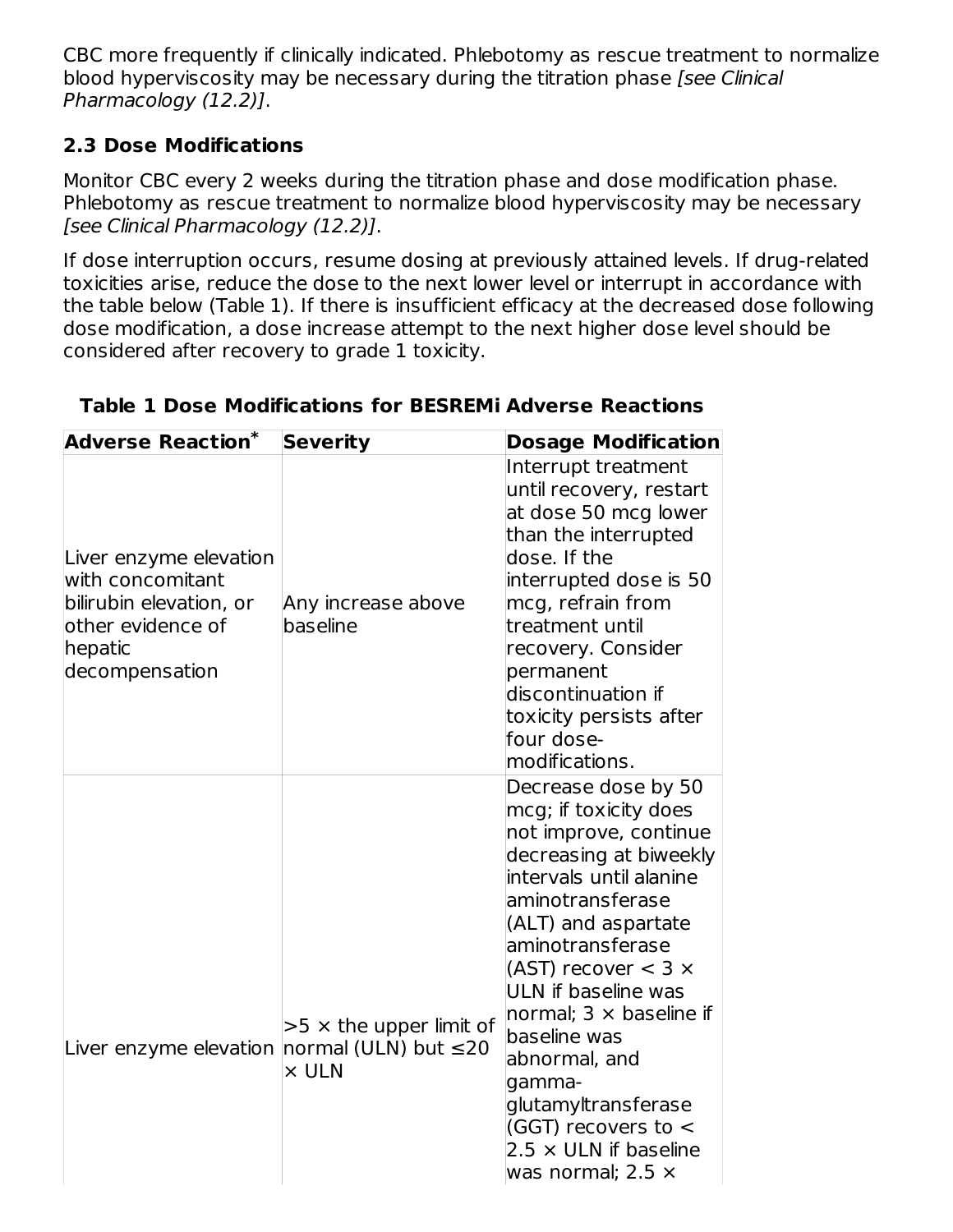|           | $>$ 20 $\times$ ULN                                                                                                                                                                                                                                   | baseline if baseline was<br>abnormal.<br>If the interrupted dose<br>is 50 mcg, refrain from<br>treatment until<br>recovery.<br>Interrupt treatment<br>until ALT and AST<br>recover to $<$ 3 $\times$ ULN<br>lif baseline was normal;<br>$1.5 \times$ baseline if<br>baseline was<br>abnormal, and<br>gamma-<br>glutamyltransferase<br>(GGT) recovers to $\lt$<br>$2.5 \times$ ULN if baseline<br>was normal; $2 \times$<br>baseline if baseline was<br>abnormal. Consider<br>permanent<br>discontinuation if<br>toxicity persists after<br>four dose-<br>modifications. |
|-----------|-------------------------------------------------------------------------------------------------------------------------------------------------------------------------------------------------------------------------------------------------------|-------------------------------------------------------------------------------------------------------------------------------------------------------------------------------------------------------------------------------------------------------------------------------------------------------------------------------------------------------------------------------------------------------------------------------------------------------------------------------------------------------------------------------------------------------------------------|
| Cytopenia | Anemia: Hemoglobin<br>(Hgb) < 8 g/dL<br>Thrombocytopenia:<br>platelet count <<br>50,000/mm <sup>3</sup> but<br>≥25,000/mm <sup>3</sup><br>Leukopenia: white<br>blood cell count (WBC)<br>$<$ 2000/mm <sup>3</sup> but<br>$\geq$ 1,000/mm <sup>3</sup> | Decrease dose by 50<br>mcg; if toxicity does<br>not improve, continue<br>decreasing at biweekly<br>intervals until recovery<br>of $Hgb > 10.0$ g/dL,<br>platelets<br>$>$ 75,000/mm <sup>3</sup> , and<br>$WBC > 3,000/mm^3$<br>If the interrupted dose<br>is 50 mcg, refrain from                                                                                                                                                                                                                                                                                       |
|           |                                                                                                                                                                                                                                                       | treatment until<br>recovery.                                                                                                                                                                                                                                                                                                                                                                                                                                                                                                                                            |
|           | Anemia: Hemoglobin<br>levels are life<br>threatening, or urgent<br>intervention needed<br>Thrombocytopenia:<br>platelet count<br>$<$ 25,000/mm $^3$                                                                                                   | Interrupt treatment<br>until recovery of Hgb<br>$>10.0$ g/dL, platelets<br>>75,000/mm <sup>3</sup> , and<br>$WBC > 3,000/mm^3$ .<br>Consider permanent<br>discontinuation if<br>toxicity persists after<br>four dose-<br>modifications.                                                                                                                                                                                                                                                                                                                                 |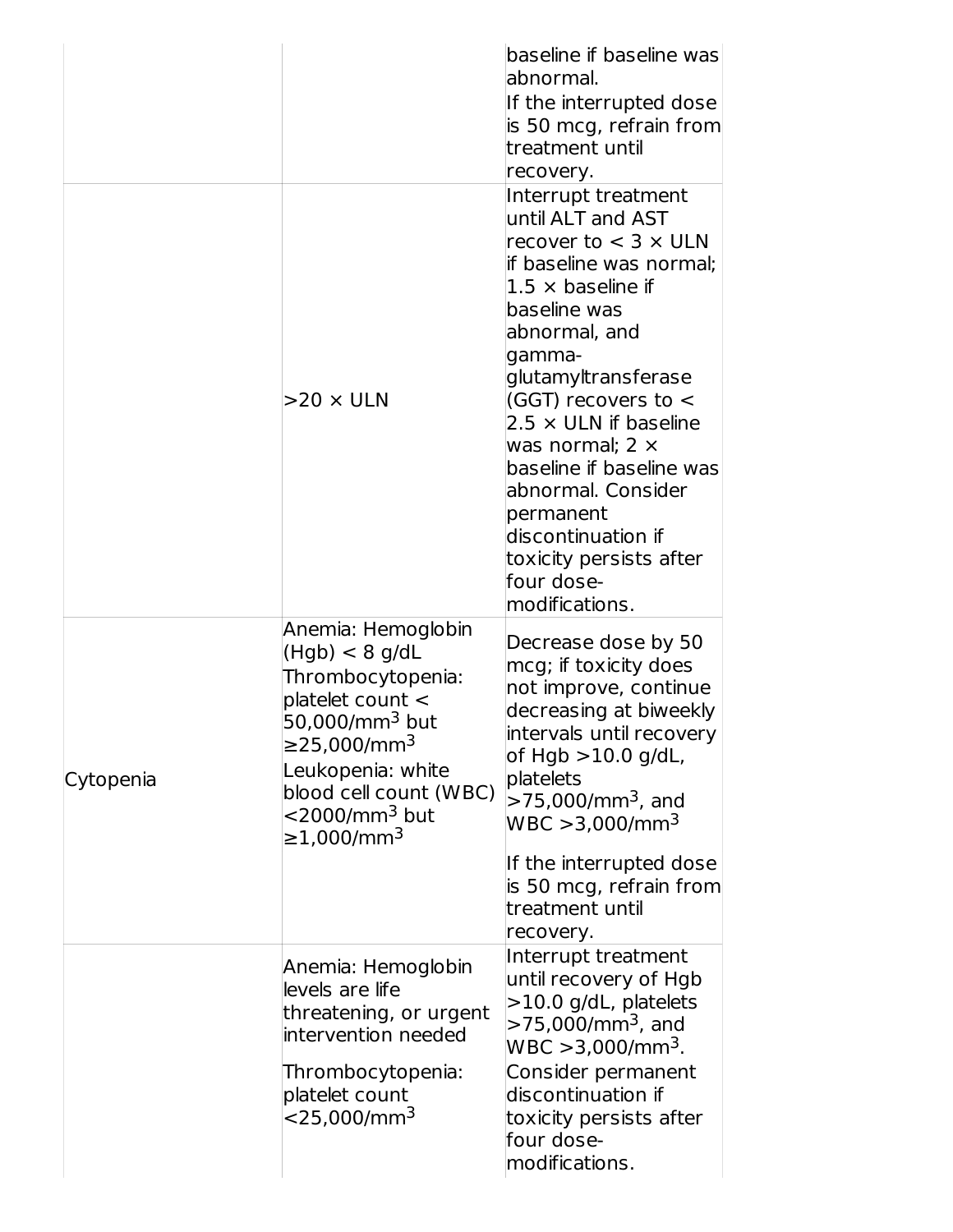|            | Leukopenia: WBC<br>$<$ 1000/mm <sup>3</sup>       |                                                                   |
|------------|---------------------------------------------------|-------------------------------------------------------------------|
| Depression | Mild, without suicidal<br>lideation               | Consider psychiatric<br>consultation if<br>persistent (>8 weeks). |
|            | Moderate, without<br>suicidal ideation            | Consider dose<br>reduction and<br>psychiatric<br>consultation.    |
|            | Severe, or any severity<br>with suicidal ideation | Discontinue therapy,<br>recommend<br>psychiatric<br>consultation. |

\* National Cancer Institute Common Terminology Criteria for Adverse Events (CTCAE), version 3.0

### **2.4 Preparation and Administration**

Read the INSTRUCTIONS FOR USE before administering the single-dose BESREMi prefilled syringe. BESREMi is for subcutaneous injection only and may be administered by either a healthcare professional, a patient or a caregiver. Before a decision is made to allow BESREMi to be administered by a patient or caregiver, ensure that the patient is an appropriate candidate for self-administration or administration by a caregiver. Proper training on storage, preparation and administration technique should be provided. If a patient or caregiver is not an appropriate candidate for any reason, then BESREMi should be administered by a healthcare professional.

Before each injection, remove the carton that contains the BESREMi prefilled syringe from the refrigerator. Keep the prefilled syringe in the carton and lay it flat on a clean work surface for 15-30 minutes to allow the prefilled syringe to reach room temperature [59 ˚F to 77 ˚F (15 ˚C to 25 ˚C)].

Before injection, visually inspect BESREMi in the prefilled syringe for particulate matter and discoloration before administration (do not use if the solution in the syringe is cloudy, discolored, contains particulate matter or if the syringe shows any sign of damage).

Syringe Preparation

- Remove the prefilled syringe cap by unscrewing it counterclockwise.
- Attach the covered needle to the prefilled syringe by firmly pushing it onto the collar of the syringe and then screwing (turn clockwise) it on until it feels securely attached.
- Choose one of the following injection sites: Lower stomach (abdomen) area, at least 2 inches away from the belly button, or top of thighs. Rotate (change) the injection site for each injection. Do not inject into skin that is irritated, red, bruised, infected, or scarred; clean the chosen injection site with an alcohol swab and let air dry.
- Uncap needle and move air bubbles to top. Pull the pink needle shield back and hold the syringe from the syringe body. Remove the clear needle cap by pulling it straight off. Throw away the needle cap into the trash. Hold the prefilled syringe with the needle pointing up. Tap on the body of the prefilled syringe to move any air bubbles to the top.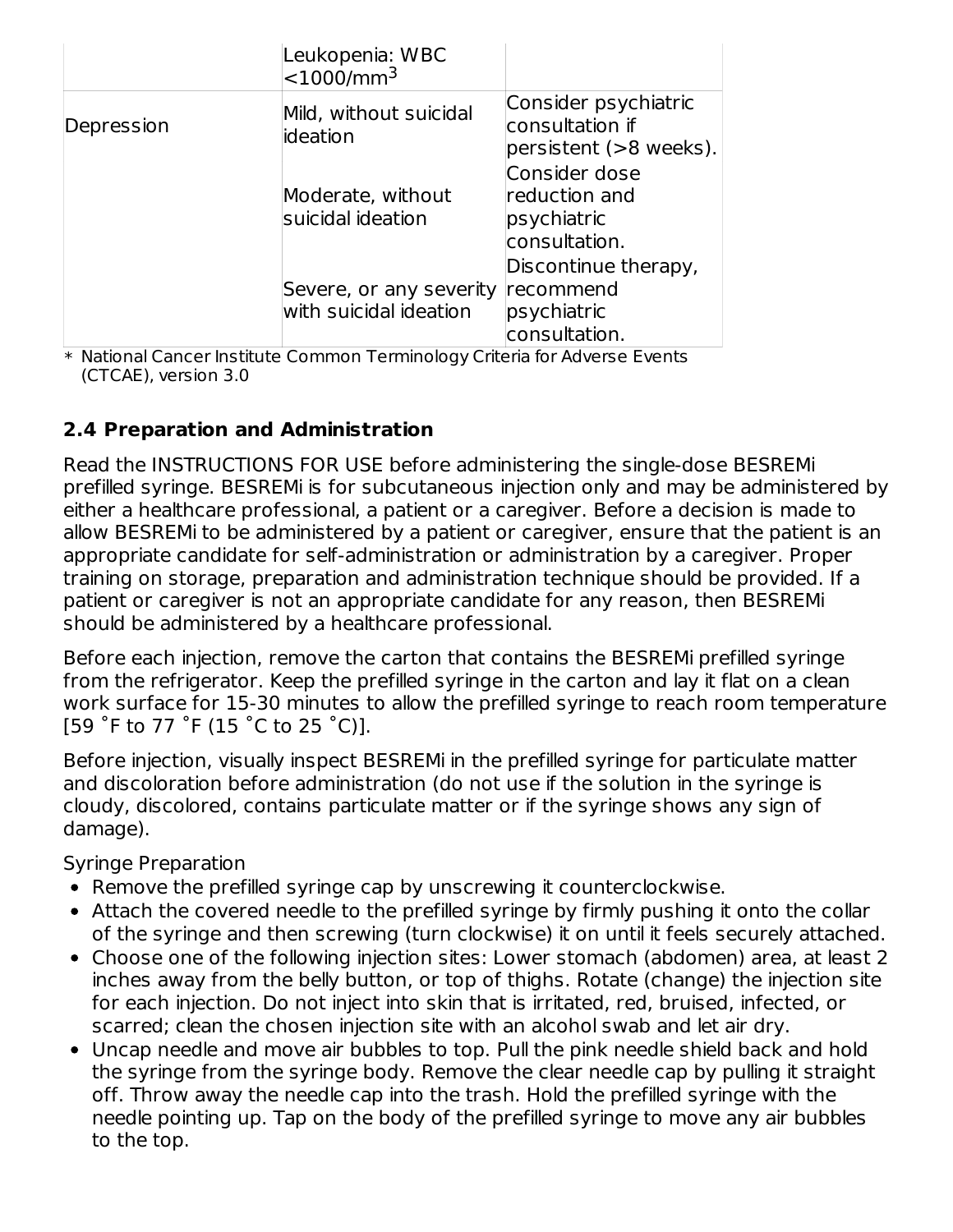Set Injection Dose

- Depending on the prescribed dose, the amount of dose in the syringe may need to be adjusted by discarding some of the medication.
- Hold the prefilled syringe at eye level with the needle pointing straight up over a paper towel, sink, or trash can. Check that you can see the dose lines and number markings on the prefilled syringe.
- Pinch the end of the plunger and slowly push up to remove liquid medicine until the top edge of the gray stopper lines up with the marking for the prescribed dose.

Inject BESREMi

- Pinch the chosen injection site. While pinching the skin, insert needle at a 45- to 90 degree angle into the pinched skin, then release the pinched skin.
- Inject BESREMi by slowly pressing on the plunger all the way until it stops. After all the liquid medicine is injected, remove the needle from the skin.

Dispose of Used Syringe

- Carefully push the pink needle shield over the needle until it snaps into place and covers the needle. Do not recap the needle using the needle cap; only use the pink needle shield to cover the needle.
- Throw away the used prefilled syringe with the needle still attached, into an FDAcleared sharps disposal container.

# **3 DOSAGE FORMS AND STRENGTHS**

Injection: 500 mcg/mL clear and colorless to slightly yellowish solution in a single-dose prefilled syringe.

# **4 CONTRAINDICATIONS**

BESREMi is contraindicated in patients with:

- Existence of, or history of severe psychiatric disorders, particularly severe depression, suicidal ideation, or suicide attempt
- Hypersensitivity to interferons including interferon alfa-2b or any of the inactive ingredients of BESREMi
- Moderate (Child-Pugh B) or severe (Child-Pugh C) hepatic impairment
- History or presence of active serious or untreated autoimmune disease
- Immunosuppressed transplant recipients

# **5 WARNINGS AND PRECAUTIONS**

# **5.1 Depression and Suicide**

Life-threatening or fatal neuropsychiatric reactions have occurred in patients receiving interferon alfa products, including BESREMi. These reactions may occur in patients with and without previous psychiatric illness. Serious neuropsychiatric reactions have been observed in 3% of patients treated with BESREMi during the clinical development program. Among the 178 patients in the clinical development program of BESREMi, 17 cases of depression, depressive symptoms, depressed mood, and listlessness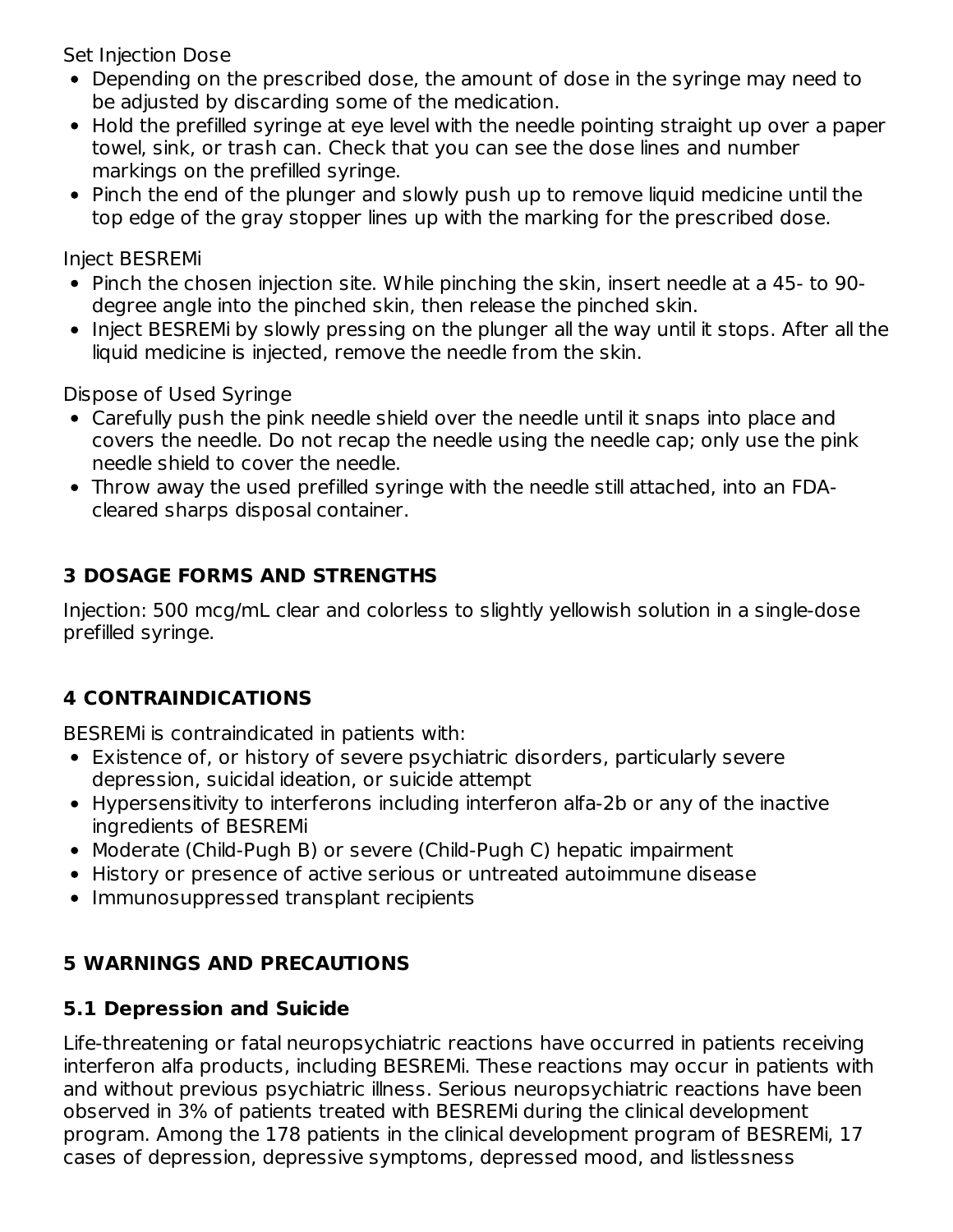occurred. Of these seventeen cases, 3.4% of the patients recovered with temporary drug interruption and 2.8% stopped BESREMi treatment.

Other central nervous system effects, including suicidal ideation, attempted suicide, aggression, bipolar disorder, mania and confusion have been observed with other interferon alfa products. BESREMi is contraindicated in patients with a history of severe psychiatric disorders, particularly severe depression, suicidal ideation, or suicide attempt [see Contraindications (4)].

Closely monitor patients for any symptoms of psychiatric disorders and consider psychiatric consultation and treatment if such symptoms emerge. If psychiatric symptoms worsen, it is recommended to discontinue BESREMi therapy.

### **5.2 Endocrine Toxicity**

Endocrine toxicity has occurred in patients receiving interferon alfa products, including BESREMi. These toxicities may include worsening hypothyroidism and hyperthyroidism. Autoimmune thyroiditis and hyperglycemia, including new onset type 1 diabetes, have been reported in patients receiving interferon alfa-2b products. Eight cases of hyperthyroidism (4.5%), seven cases of hypothyroidism (3.9%) and five cases (2.8%) of autoimmune thyroiditis/thyroiditis occurred in the development program of BESREMi.

Do not use BESREMi in patients with active serious or untreated endocrine disorders associated with autoimmune disease [Contraindications (4)]. Evaluate thyroid function in patients who develop symptoms suggestive of thyroid disease during BESREMi therapy. Discontinue BESREMi in patients who develop endocrine disorders that cannot be adequately managed during treatment with BESREMi.

### **5.3 Cardiovascular Toxicity**

Cardiovascular toxicity has occurred in patients receiving interferon alfa products, including BESREMi. Toxicities may include cardiomyopathy, myocardial infarction, atrial fibrillation and coronary artery ischemia [see Adverse Reactions (6.1)]. Patients with a history of cardiovascular disorders should be closely monitored for cardiovascular toxicity during BESREMi therapy. Avoid use of BESREMi in patients with severe or unstable cardiovascular disease, (e.g., uncontrolled hypertension, congestive heart failure (≥ NYHA class 2), serious cardiac arrhythmia, significant coronary artery stenosis, unstable angina) or recent stroke or myocardial infarction.

### **5.4 Decreased Peripheral Blood Counts**

Decreased peripheral blood counts have occurred in patients receiving interferon alfa products, including BESREMi. These toxicities may include thrombocytopenia (increasing the risk of bleeding), anemia, and leukopenia (increasing the risk of infection). Thrombocytopenia of grade 3 (platelet counts  $<$ 50,000 - 25,000/mm $^3$ ) or greater occurred in 2% of BESREMi-treated patients. Anemia of grade 3 (Hgb < 8 g/dL) or greater occurred in 1% of BESREMi-treated patients. Leukopenia of grade 3 (WBC counts  $\langle 2,000 - 1,000/\text{mm}^3 \rangle$  or greater occurred in 2% of BESREMi-treated patients. Infection occurred in 48% of BESREMi treated patients, while serious infections occurred in 8% of BESREMi treated patients. Monitor complete blood counts at baseline, during titration and every 3-6 months during the maintenance phase. Monitor patients for signs and symptoms of infection or bleeding.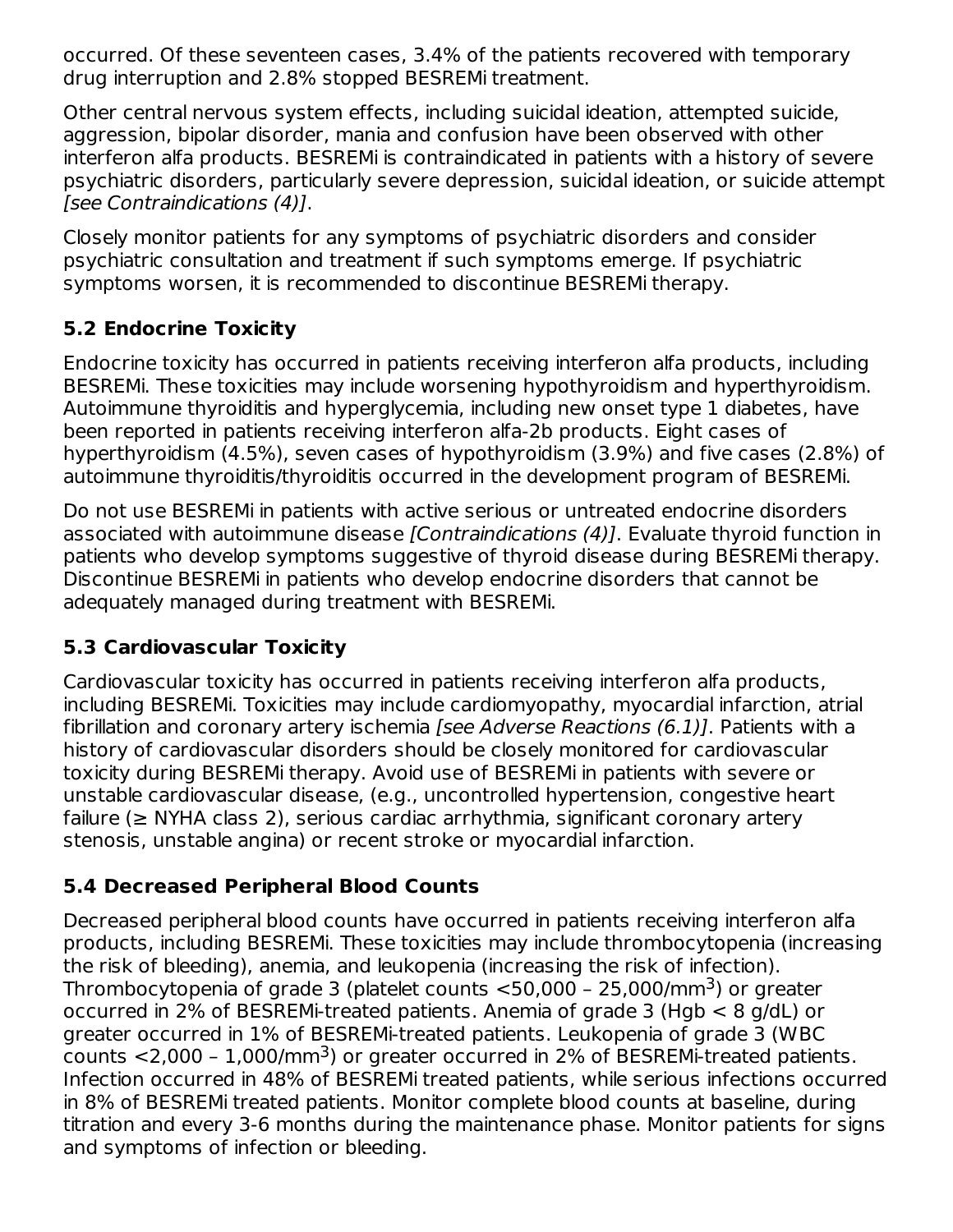# **5.5 Hypersensitivity Reactions**

Hypersensitivity reactions have occurred in patients receiving interferon alfa products, including BESREMi. BESREMi is contraindicated in patients with hypersensitivity reactions to interferon products or any of the inactive ingredients in BESREMi [see Contraindications (4)]. Toxicities may include serious, acute hypersensitivity reactions (e.g., urticaria, angioedema, bronchoconstriction, anaphylaxis). If such reactions occur, discontinue BESREMi and institute appropriate medical therapy immediately. Transient rashes may not necessitate interruption of treatment.

### **5.6 Pancreatitis**

Pancreatitis has occurred in patients receiving interferon alfa products, including BESREMi. Pancreatitis was reported in 2.2% of patients receiving BESREMi. Symptoms may include nausea, vomiting, upper abdominal pain, bloating, and fever. Patients may experience elevated lipase, amylase, white blood cell count, or altered renal/hepatic function. Interrupt BESREMi treatment in patients with possible pancreatitis and evaluate promptly. Consider discontinuation of BESREMi in patients with confirmed pancreatitis.

# **5.7 Colitis**

Fatal and serious ulcerative or hemorrhagic/ischemic colitis have occurred in patients receiving interferon alfa products, some cases occurring as early as 12 weeks after start of treatment. Symptoms may include abdominal pain, bloody diarrhea, and fever. Discontinue BESREMi in patients who develop these signs or symptoms. Colitis may resolve within 1 to 3 weeks of stopping treatment.

# **5.8 Pulmonary Toxicity**

Pulmonary toxicity has occurred in patients receiving interferon alfa products, including BESREMi. Pulmonary toxicity may manifest as dyspnea, pulmonary infiltrates, pneumonia, bronchiolitis obliterans, interstitial pneumonitis, pulmonary hypertension, and sarcoidosis. Some events have resulted in respiratory failure or death. Discontinue BESREMi in patients who develop pulmonary infiltrates or pulmonary function impairment.

# **5.9 Ophthalmologic Toxicity**

Ophthalmologic toxicity has occurred in patients receiving interferon alfa products, including BESREMi. These toxicities may include severe eye disorders such as retinopathy, retinal hemorrhage, retinal exudates, retinal detachment and retinal artery or vein occlusion which may result in blindness. During BESREMi therapy, 23% of patients were identified with an eye disorder. Eyes disorders  $\geq$ 5% included cataract (6%) and dry eye (5%). Advise patients to have eye examinations before and during BESREMi therapy, specifically in those patients with a retinopathy-associated disease such as diabetes mellitus or hypertension. Evaluate eye symptoms promptly. Discontinue BESREMi in patients who develop new or worsening eye disorders.

# **5.10 Hyperlipidemia**

Hyperlipidemia has occurred in patients treated with interferon alfa products, including BESREMi. Hyperlipidemia, hypertriglyceridemia, or dyslipidemia occurred in 3% of patients receiving BESREMi. Elevated triglycerides may result in pancreatitis [see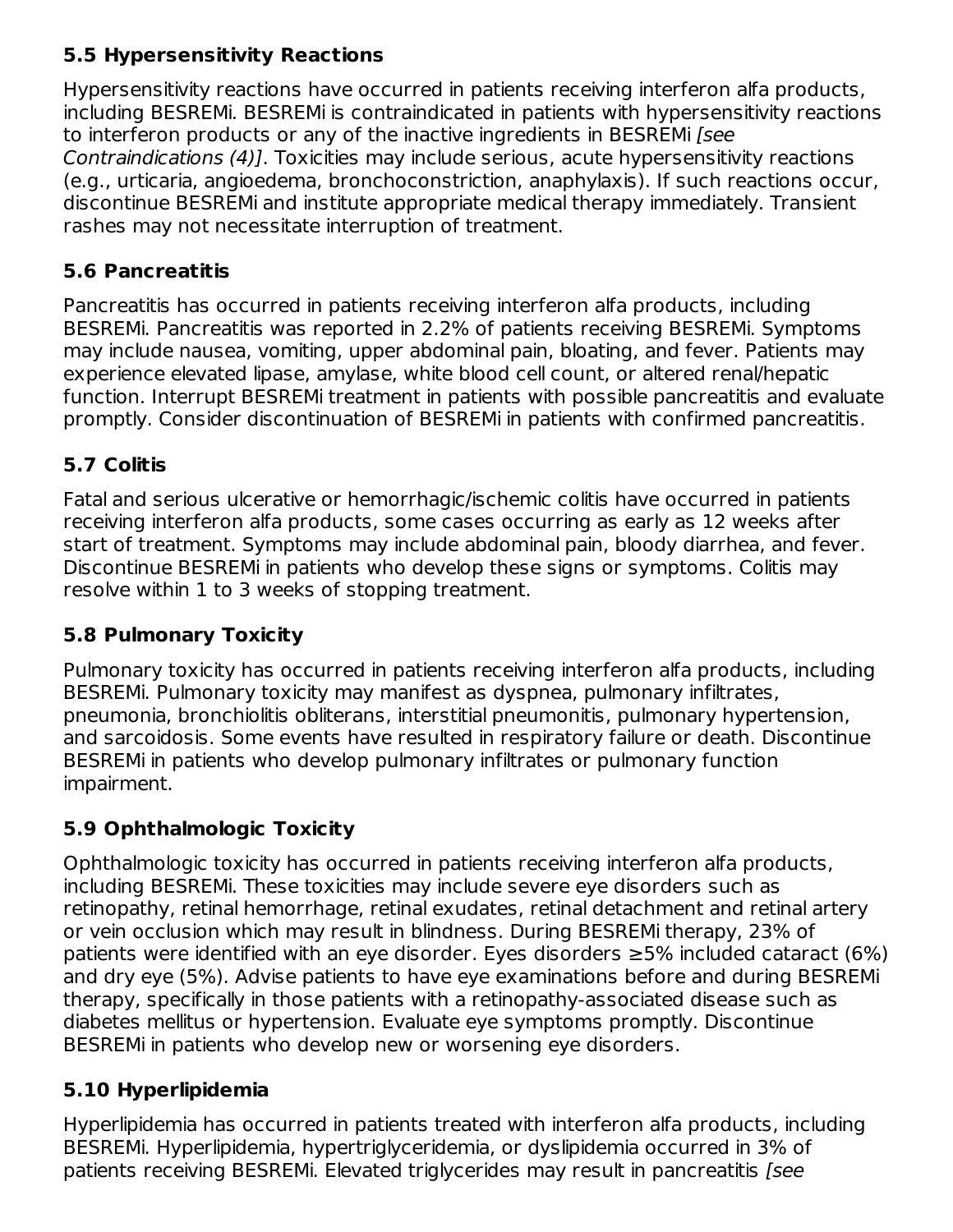Warnings and Precautions (5.6)]. Monitor serum triglycerides before BESREMi treatment and intermittently during therapy and manage when elevated. Consider discontinuation of BESREMi in patients with persistently, markedly elevated triglycerides.

# **5.11 Hepatotoxicity**

Hepatotoxicity has occurred in patients receiving interferon alfa products, including BESREMi. These toxicities may include increases in serum ALT, AST, GGT and bilirubin. BESREMi is contraindicated in patients with moderate (Child-Pugh B) or severe (Child-Pugh C) hepatic impairment [see Contraindications (4)].

Increases in serum ALT ≥3 times the upper limit of normal (ULN), AST ≥3 times the ULN, GGT ≥3 times the ULN, and bilirubin >2 times the ULN have been observed in patients treated with BESREMi.

In the clinical development program of BESREMi, 36 patients (20%) experienced liver enzyme elevations, 33 of whom had elevations of 1.25-5× ULN. Patients were able to resume BESREMi upon resolution of liver enzyme elevations. Liver enzyme elevations have also been reported in patients after long-term BESREMi therapy.

Monitor liver enzymes and hepatic function at baseline and during BESREMi treatment. Reduce BESREMi dosage by 50 mcg for increased AST/ALT/GGT then monitor AST/ALT/GGT weekly until the values return to baseline or grade 1 (ALT and AST  $<$  3  $\times$ ULN if baseline was normal;  $1.5 - 3 \times$  baseline if baseline was abnormal, and GGT < 2.5  $\times$  ULN if baseline was normal; 2 - 2.5  $\times$  baseline if baseline was abnormal) [see Dosage and Administration (2.3)]. If toxicity does not improve, continue decreasing the BESREMi dose at biweekly intervals until recovery to grade 1. Hold if AST/ALT/GGT  $> 20 \times$  ULN and consider permanent discontinuation if increased liver enzyme levels persist after four dose-reductions. Discontinue BESREMi in patients who develop evidence of hepatic decompensation (characterized by jaundice, ascites, hepatic encephalopathy, hepatorenal syndrome or variceal hemorrhage) during treatment [see Use in Specific Populations (8.7)].

# **5.12 Renal Toxicity**

Renal toxicity has occurred in patients receiving interferon alfa products, including BESREMi. During BESREMi therapy, <1% of patients were reported to develop renal impairment and <1% of patients were reported to have toxic nephropathy. Monitor serum creatinine at baseline and during therapy. Avoid use of BESREMi in patients with eGFR <30 mL/min. Discontinue BESREMi if severe renal impairment develops during treatment [see Use in Specific Populations (8.6)].

# **5.13 Dental and Periodontal Toxicity**

Dental and periodontal toxicities may occur in patients receiving interferon alfa products, including BESREMi. These toxicities may include dental and periodontal disorders, which may lead to loss of teeth. In addition, dry mouth could have a damaging effect on teeth and oral mucous membranes during long-term treatment with BESREMi. Patients should have good oral hygiene and regular dental examinations.

# **5.14 Dermatologic Toxicity**

Dermatologic toxicity has occurred in patients receiving interferon alfa products,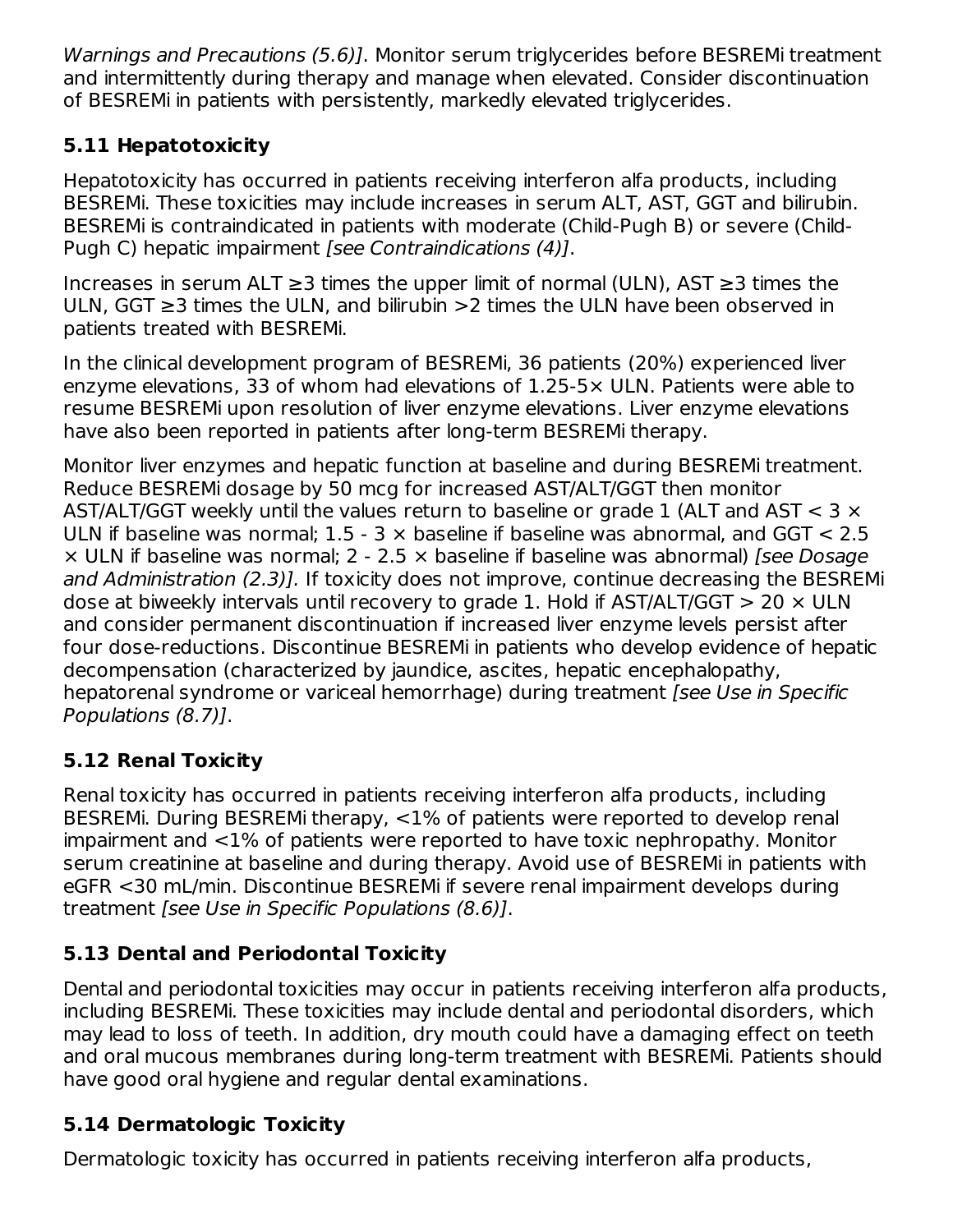including BESREMi. These toxicities have included skin rash, pruritus, alopecia, erythema, psoriasis, xeroderma, dermatitis acneiform, hyperkeratosis, and hyperhidrosis. Consider discontinuation of BESREMi if clinically significant dermatologic toxicity occurs.

# **5.15 Driving and Operating Machinery**

BESREMi may impact the ability to drive and use machinery. Patients should not drive or use heavy machinery until they know how BESREMi affects their abilities. Patients who experience dizziness, somnolence or hallucination during BESREMi therapy should avoid driving or using machinery.

# **5.16 Embryo-Fetal Toxicity**

Based on the mechanism of action, BESREMi can cause fetal harm when administered to a pregnant woman [see Clinical Pharmacology (12.1) and Use in Specific Populations (8.1)]. Pregnancy testing is recommended in females of reproductive potential prior to treatment with BESREMi. Advise females of reproductive potential to use an effective method of contraception during treatment with BESREMi and for at least 8 weeks after the final dose [see Dosage and Administration (2.1) and Use in Specific Populations (8.1, 8.3)].

# **6 ADVERSE REACTIONS**

# **6.1 Clinical Trials Experience**

The following clinically significant adverse reactions are described elsewhere in the labeling.

- Depression and Suicide [see Warnings and Precautions (5.1)]
- Endocrine Toxicity [see Warnings and Precautions (5.2)]
- Cardiovascular Toxicity [see Warnings and Precautions (5.3)]
- Decreased Peripheral Blood Counts [see Warnings and Precautions (5.4)]
- Hypersensitivity Reactions [see Warnings and Precautions (5.5)]
- Pancreatitis [see Warnings and Precautions (5.6)]
- Colitis [see Warnings and Precautions (5.7)]
- Pulmonary Toxicity [see Warnings and Precautions (5.8)]
- Ophthalmologic Toxicity [see Warnings and Precautions (5.9)]
- Hyperlipidemia [see Warnings and Precautions (5.10)]
- Hepatotoxicity [see Warnings and Precautions (5.11)]
- Renal Toxicity [see Warnings and Precautions (5.12)]
- Dental and Periodontal Toxicity [see Warnings and Precautions (5.13)]
- Dermatologic Toxicity [see Warnings and Precautions (5.14)]
- Driving and Operating Machinery [see Warnings and Precautions (5.15)]
- Embryo-Fetal Toxicity *[see Warnings and Precautions (5.16)]*

Because clinical trials are conducted under widely varying conditions, adverse reaction rates observed in the clinical trials of a drug cannot be directly compared to rates in the clinical trials of another drug and may not reflect the rates observed in practice.

The pooled safety population described in the Warnings and Precautions section reflects exposure to BESREMi as monotherapy for the treatment of polycythemia vera dosed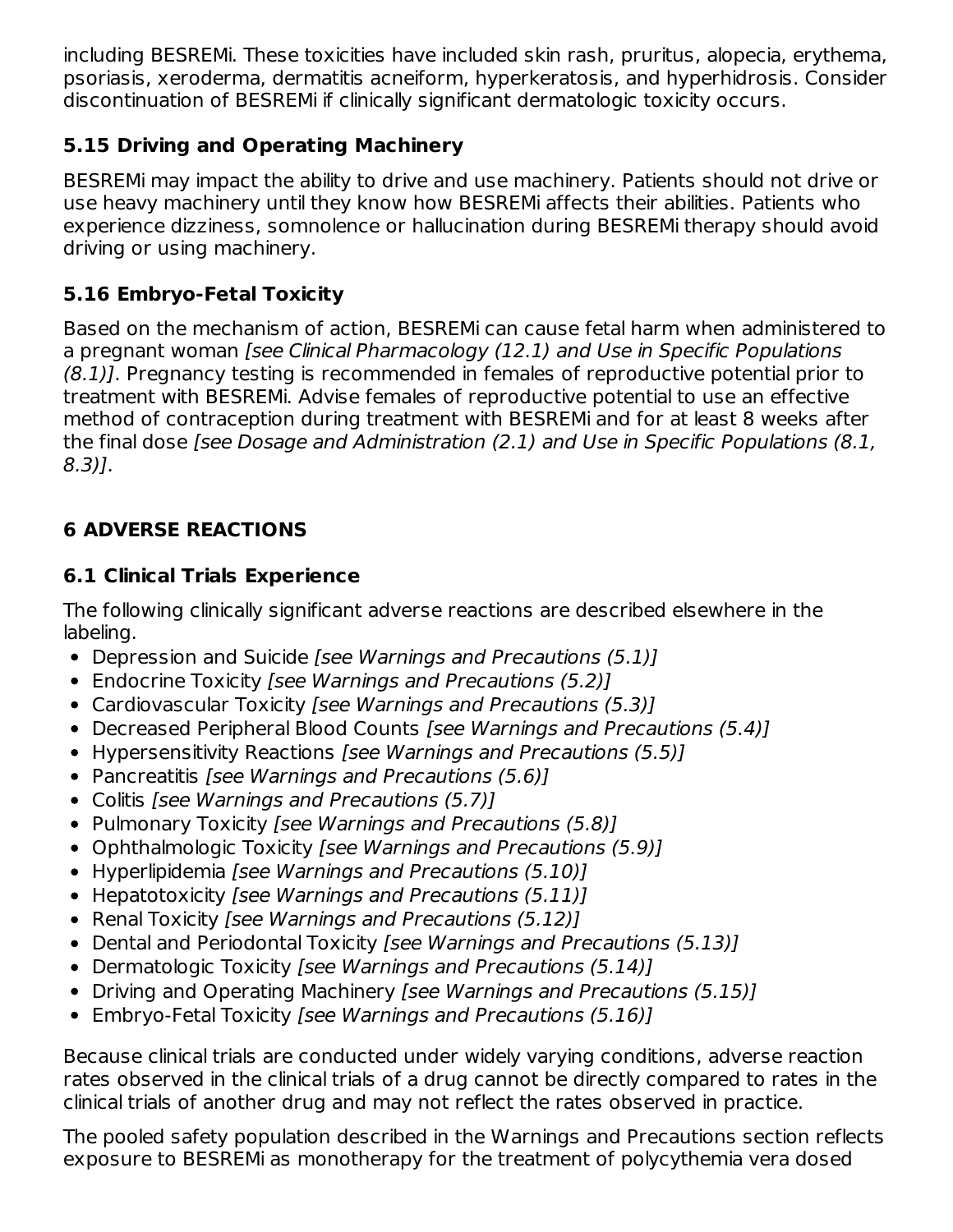every two to four weeks in 178 patients in two open-label trials [PEGINVERA, PROUD/CONTINUATION PV]. The mean age at baseline was 58.6 years (range 30-85 years), 88 (49.4%) women, 90 (50.6%) men, 177 (99%) Caucasian and 1 (1%) Asian. Among 178 patients who received BESREMi, 80% were exposed for 12 months or longer. The mean dose of BESREMi was 334 mcg  $SD \pm 121$  during the treatment period. In this pooled safety population, the most common adverse reactions greater than 10%, were liver enzyme elevations (20%), leukopenia (20%), thrombocytopenia (19%), arthralgia (13%), fatigue (12%), myalgia (11%), and influenza-like illness (11%).

The safety findings described below reflect exposure to BESREMi as monotherapy for the treatment of polycythemia vera in 51 patients in the PEGINVERA study [see Clinical Studies (14)]. Among the 51 patients receiving BESREMi, 71% were exposed for 12 months or longer, 63% were exposed for three years or longer, and 53% were exposed for greater than five years.

Serious adverse reactions were reported in 16% of patients in the PEGINVERA study. The most common serious adverse reactions observed during the study ( $\geq 4\%$ ) included urinary tract infection (8%), transient ischemic attack (6%) and depression (4%).

Adverse reactions requiring permanent discontinuation in >2% of patients who received BESREMi included depression (8%), arthralgia (4%), fatigue (4%), and general physical health deterioration (4%) In the PEGINVERA study, patients were not pre-screened for depression or anxiety disorders.

The most common adverse reactions reported in  $\geq$ 10% of patients in the PEGINVERA study are listed in Table 2.

|                                                | <b>BESREMI</b><br>$N = 51$ |  |  |
|------------------------------------------------|----------------------------|--|--|
| <b>Adverse Reactions*</b>                      | %                          |  |  |
| Influenza-like illness $^\dagger$              | 59                         |  |  |
| Arthralgia                                     | 47                         |  |  |
| Fatigue <sup>‡</sup>                           | 47                         |  |  |
| Pruritis                                       | 45                         |  |  |
| Nasopharyngitis §                              | 43                         |  |  |
| Musculoskeletal pain ¶                         | 41                         |  |  |
| Headache $\overline{\text{#}}$                 | 39                         |  |  |
| Diarrhea                                       | 33                         |  |  |
| Hyperhidrosis <sup>Þ</sup>                     | 29                         |  |  |
| <b>Nausea</b>                                  | 28                         |  |  |
| Upper respiratory tract infection <sup>ß</sup> | 27                         |  |  |
| Local administration site reactions            | 26                         |  |  |
| <b>Dizziness</b>                               | 22                         |  |  |
| Abdominal pain <sup>à</sup>                    | 20                         |  |  |
| Depression                                     | 20                         |  |  |

#### **Table 2 Adverse Reactions in > 10% of Subjects with Polycythemia Vera in the PEGINVERA Study Over 7.5 Years.**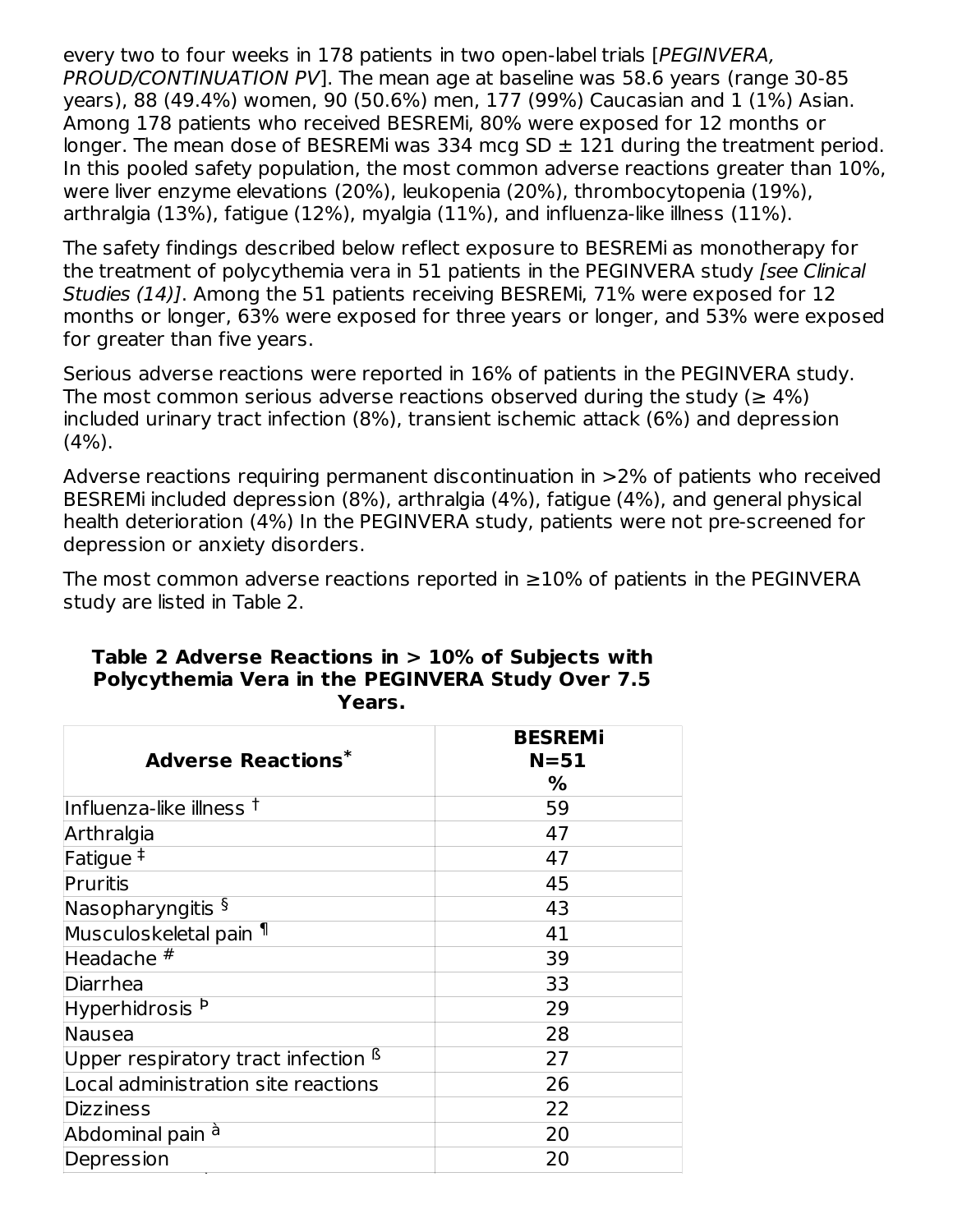| Sleep disorder <sup>è</sup>          | 20 |
|--------------------------------------|----|
| Leukopenia                           | 18 |
| Decreased appetite                   | 18 |
| Alopecia                             | 16 |
| Edema <sup>ð</sup>                   | 16 |
| Hypertension $\%$                    | 16 |
| Muscle spasms                        | 16 |
| Neutropenia                          | 16 |
| Rash <sup>ý</sup>                    | 16 |
| Transaminase elevations <sup>£</sup> | 16 |
| Urinary tract infection              | 16 |
| Thrombocytopenia                     | 12 |
| Vertigo                              | 12 |

Grouped Term Definitions

\* Adverse Reactions defined as all treatment emergent adverse events

- † Includes pyrexia, chills, and influenza-like illness.
- ‡ Includes asthenia, malaise, and fatigue.
- § Includes pharyngitis and nasopharyngitis.
- ¶ Includes musculoskeletal pain, back pain, pain in extremity, bone pain, flank pain, and spinal pain.
- # Includes headache, migraine, and head pain.
- Þ Includes night sweats and hyperhidrosis.
- ß Includes upper respiratory tract infection, rhinitis, bronchitis, and respiratory tract infection.
- à Includes abdominal pain upper, abdominal pain lower, and abdominal pain.
- è Includes insomnia, sleep disorder, and abnormal dreams.
- ð Includes peripheral edema and generalized edema.
- ø Includes hypertension and hypertensive crisis.
- ý Includes rash, maculopapular rash, and pruritic rash.
- £ Includes transaminase increase, hepatic enzyme increase, GGT increase, AST increase, and ALT increase.

Clinically relevant adverse reactions in  $<$  10% of patients include:

Cardiovascular System: Atrial fibrillation

#### **6.2 Immunogenicity**

As with all therapeutic proteins, there is potential for immunogenicity. The detection of antibody formation is highly dependent on the sensitivity and specificity of the assay. Additionally, the observed incidence of antibody (including neutralizing antibody) positivity in an assay may be influenced by several factors, including assay methodology, sample handling, timing of sample collection, concomitant medications, and underlying disease. For these reasons, comparison of the incidence of antibodies in the studies described below with the incidence of antibodies in other studies or to other interferon alfa-2b products may be misleading.

The incidence of binding antibodies to ropeginterferon alfa-2b-njft was 1.4% (2/146) and they were observed as early as 8 weeks post-dosing. Among the patients who tested positive for binding antibodies, none developed neutralizing antibodies.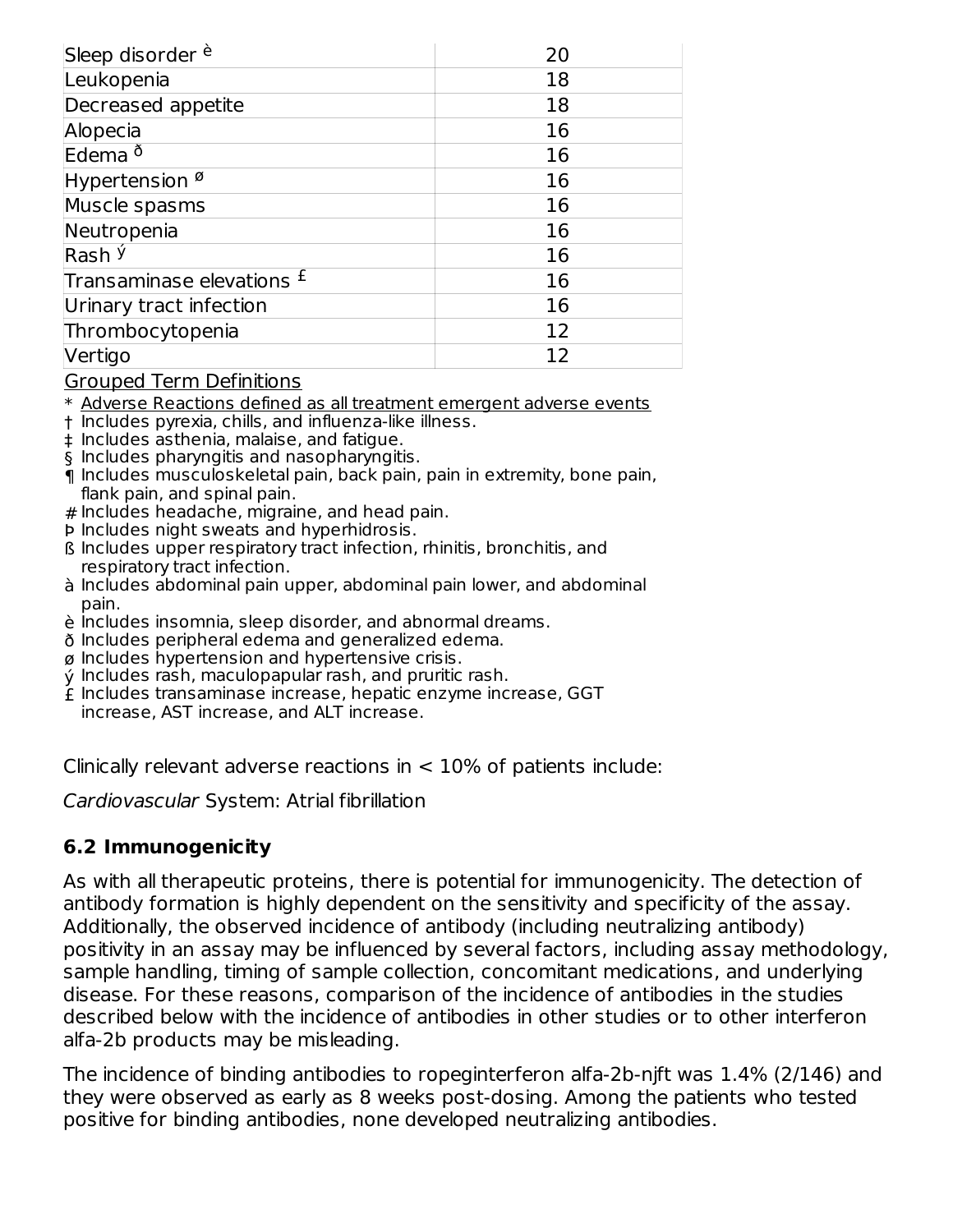# **7 DRUG INTERACTIONS**

# **7.1 Drugs Metabolized by Cytochrome P450**

Certain proinflammatory cytokines, including interferons, can suppress CYP450 enzymes resulting in increased exposures of some CYP substrates [see Clinical] Pharmacology (12.3)]. Therefore, patients on BESREMi who are receiving concomitant drugs that are CYP450 substrates with a narrow therapeutic index should be monitored to inform the need for dosage modification for these concomitant drugs.

### **7.2 Myelosuppressive Agents**

Concomitant use of BESREMi and myelosuppressive agents can produce additive myelosuppression. Avoid use and monitor patients receiving the combination for effects of excessive myelosuppression [see Warnings and Precautions (5.4)].

### **7.3 Narcotics, Hypnotics or Sedatives**

Concomitant use of BESREMi and narcotics, hypnotics or sedatives can produce additive neuropsychiatric side effects. Avoid use and monitor patients receiving the combination for effects of excessive CNS toxicity [see Warnings and Precautions (5.1)].

# **8 USE IN SPECIFIC POPULATIONS**

### **8.1 Pregnancy**

### Risk Summary

Available human data with BESREMi use in pregnant women are insufficient to identify a drug-associated risk of major birth defects, miscarriage or adverse maternal or fetal outcomes. Animal studies assessing reproductive toxicity of BESREMi have not been conducted. Based on mechanism of action and the role of interferon alfa in pregnancy and fetal development, BESREMi may cause fetal harm and should be assumed to have abortifacient potential when administered to a pregnant woman. There are adverse effects on maternal and fetal outcomes associated with polycythemia vera in pregnancy (see Clinical Considerations). Advise pregnant women of the potential risk to a fetus.

The estimated background risk of major birth defects and miscarriage for the indicated population is unknown. All pregnancies have a background risk of birth defect, loss, or other adverse outcomes. In the U.S. general population, the estimated background risk of major birth defects and miscarriage is 2-4% and 15-20%, respectively.

### Clinical Considerations

### Disease-Associated Maternal and/or Embryo-Fetal Risk

Untreated polycythemia vera during pregnancy is associated with adverse maternal outcomes such as thrombosis and hemorrhage. Adverse pregnancy outcomes associated with polycythemia vera include increased risk for miscarriage.

### **8.2 Lactation**

There are no data on the presence of BESREMi in human or animal milk, the effects on the breastfed child, or the effects on milk production. Because of the potential for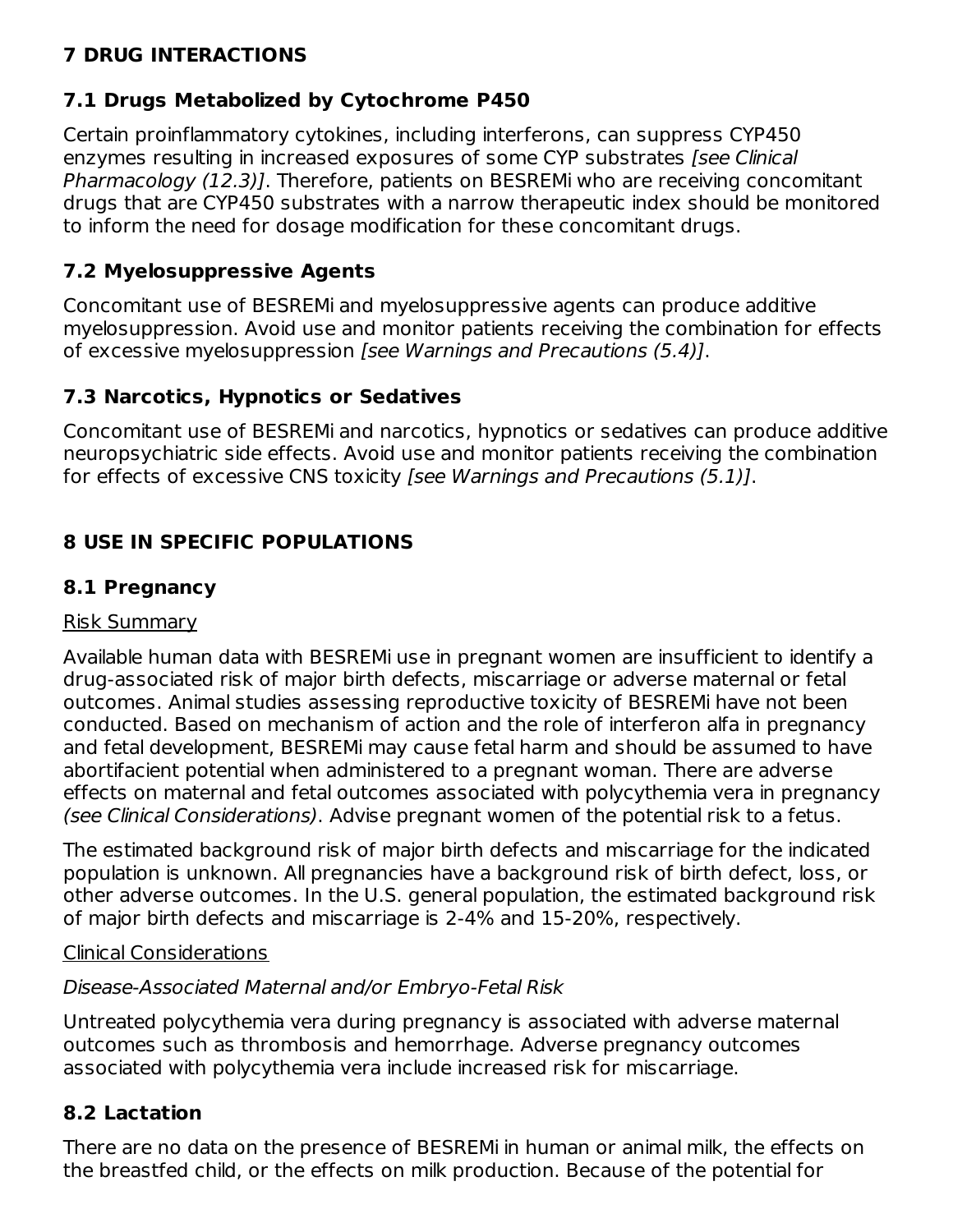serious adverse reactions in breastfed children from BESREMi, advise women not to breastfeed during treatment and for 8 weeks after the final dose.

### **8.3 Females and Males of Reproductive Potential**

BESREMi may cause embryo-fetal harm when administered to a pregnant woman [see Use in Specific Populations (8.1)].

### Pregnancy Testing

Pregnancy testing prior to BESREMi treatment is recommended for females of reproductive potential.

### **Contraception**

Females

Advise female patients of reproductive potential to use effective contraception during treatment with BESREMi and for at least 8 weeks after the final dose.

**Infertility** 

**Females** 

Based on its mechanism of action, BESREMi can cause disruption of the menstrual cycle [see Clinical Pharmacology (12.1)]. No animal fertility studies have been conducted with BESREMi.

# **8.4 Pediatric Use**

Safety and effectiveness in pediatric patients have not been established.

# **8.5 Geriatric Use**

Clinical studies of BESREMi did not include sufficient numbers of subjects aged 65 years and over to determine whether they respond differently from younger subjects. Other reported clinical experience has not identified differences in responses between the elderly and younger patients. In general, dose selection for an elderly patient should be cautious, usually starting at the low end of the dosing range, reflecting the greater frequency of decreased hepatic, renal, or cardiac function and of concomitant disease or other therapy.

# **8.6 Renal Impairment**

No dose adjustment is necessary in patients with estimated glomerular filtration rate  $(eGFR) \geq 30$  mL/min [see Clinical Pharmacology (12.3)]. Avoid use of BESREMi in patients with eGFR <30 mL/min [see Warnings and Precautions (5.12)].

# **8.7 Hepatic Impairment**

BESREMi is contraindicated in patients with hepatic impairment (Child-Pugh B or C) [see Contraindications (4)].

Increased liver enzyme levels have been observed in patients treated with BESREMi. When the increase in liver enzyme levels is progressive and persistent, reduce the dose of BESREMi. If the increase in liver enzymes is progressive and clinically significant despite dose-reduction, or if there is evidence of hepatic impairment (Child-Pugh B or C),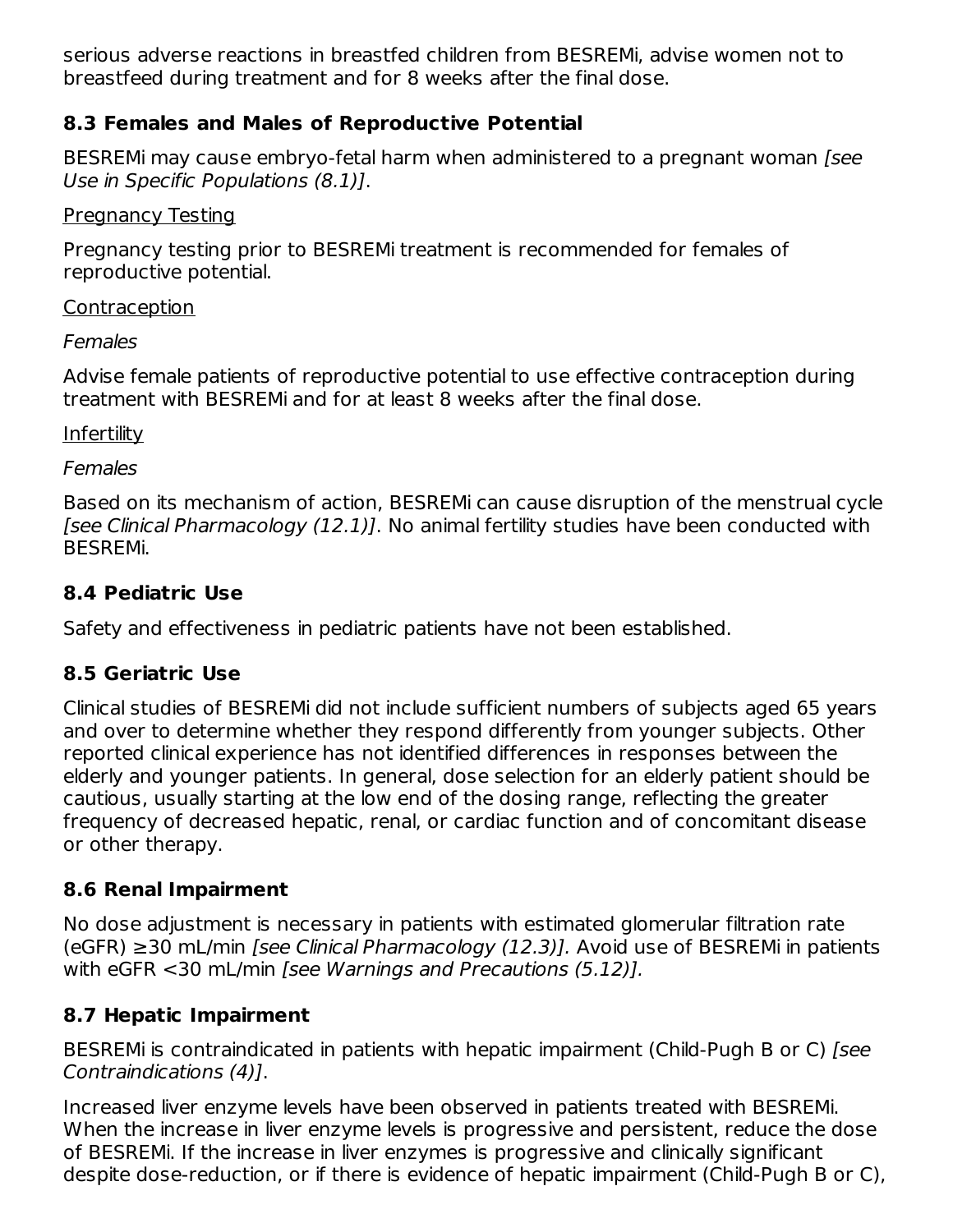discontinue BESREMi [see Dosage and Administration (2.2) and Warnings and Precautions (5.11)].

# **10 OVERDOSAGE**

Overdosage of BESREMi may result in influenza-like symptoms or other adverse reactions. There is no antidote to BESREMi overdosage. In case of an overdose, frequently monitor signs and symptoms for adverse reactions.

# **11 DESCRIPTION**

Ropeginterferon alfa-2b-njft, an interferon alfa-2b, is an N-terminal monopegylated covalent conjugate of proline interferon alfa-2b, produced in Escherichia coli cells by recombinant DNA technology, with a methoxy polyethylene glycol (mPEG) moiety. Ropeginterferon alfa-2b-njft has an approximate molecular weight of 60 kDa and the approximate molecular weight of the PEG portion of the molecule is 40 kDa.

BESREMi (ropeginterferon alfa-2b-njft) injection is a sterile, preservative-free, clear and colorless to slightly yellowish solution for subcutaneous use supplied in a single dose prefilled syringe.

Each prefilled syringe delivers 1 mL of solution containing 500 mcg of ropeginterferon alfa-2b-njft and benzyl alcohol (10 mg), glacial acetic acid (0.05 mg), polysorbate 80 (0.05 mg), sodium acetate (1.58 mg), sodium chloride (8 mg), and Water for Injection, USP. The pH is approximately 6.

# **12 CLINICAL PHARMACOLOGY**

# **12.1 Mechanism of Action**

Interferon alfa belongs to the class of type I interferons, which exhibit their cellular effects in polycythemia vera in the bone marrow by binding to a transmembrane receptor termed interferon alfa receptor (IFNAR). Binding to IFNAR initiates a downstream signaling cascade through the activation of kinases, in particular Janus kinase 1 (JAK1) and tyrosine kinase 2 (TYK2) and activator of transcription (STAT) proteins. Nuclear translocation of STAT proteins controls distinct gene-expression programs and exhibits various cellular effects. The actions involved in the therapeutic effects of interferon alfa in polycythemia vera are not fully elucidated.

# **12.2 Pharmacodynamics**

The efficacy of ropeginterferon alfa-2b-njft is dependent on the stabilization of hematological parameters (hematocrit <45%, platelets <400  $\times$  10<sup>9</sup>/L and leukocytes  $<$ 10  $\times$  10<sup>9</sup>/L). Pharmacokinetic-pharmacodynamic analyses have demonstrated that the reduction in the individual hematological parameters is dependent on ropeginterferon alfa-2b-njft concentrations. Complete hematological response (CHR, defined as a patient achieving hematocrit <45% without phlebotomy [at least 2 months since last phlebotomy], platelets  $\leq 400 \times 10^9$ /L and leukocytes  $\leq 10 \times 10^9$ /L) increased with increasing ropeginterferon alfa-2b-njft concentration over time. Based on the exposureresponse (E-R) analyses using data from the PEGINVERA study, the predicted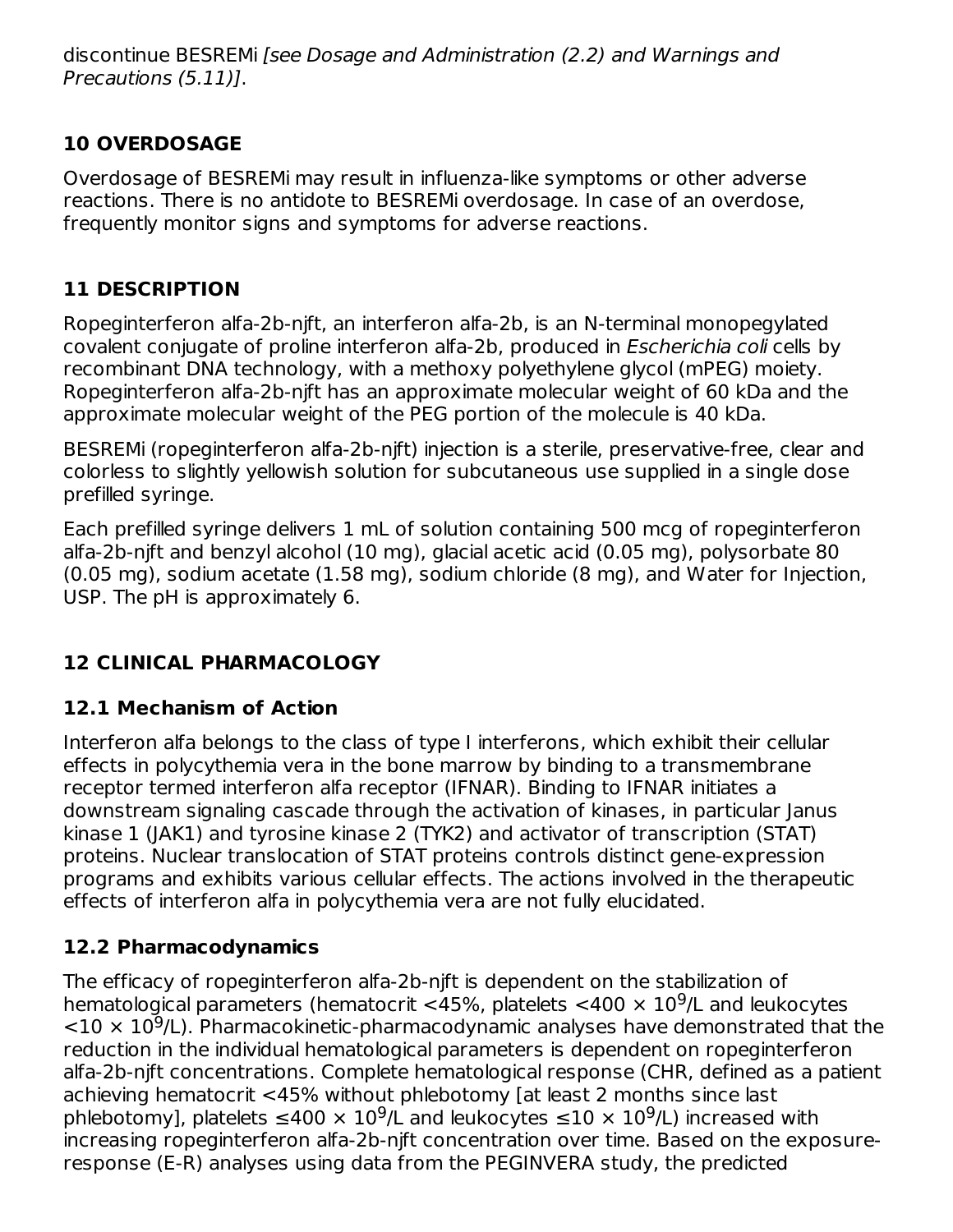probability of CHR (95% Prediction Intervals) was 22% (11% – 34%) before treatment, 50% (38% – 62%) at week 20 (end of titration), 64% (47% – 78%) at week 52, and 70% (55% – 88%) at week 104. The E-R analyses show that the maximum probability of CHR is reached after 2 years of continuous treatment.

### **12.3 Pharmacokinetics**

In patients with polycythemia vera, the estimated steady state C<sub>max</sub>, C<sub>min</sub> and area under the curve (AUC) after a two-week dosing interval of BESREMi over a dose range of 100 mcg to 500 mcg ranged from 4.4 – 31 ng/mL, 1.4 – 12 ng/mL, and 1011 – 7809  $\mathsf{ngxh/mL}$ , respectively. The estimated steady state  $\mathsf{C_{max}}$  occurs between 2 to 5 days.

### Absorption

The estimated geometric mean (CV%) of the absorption rate constant of BESREMi is 0.12 day<sup>-1</sup> (27%) in patients with polycythemia vera.

### **Distribution**

The estimated geometric mean (CV%) of apparent volume of distribution of BESREMi is 4.8 L (21%) in patients with polycythemia vera.

### **Elimination**

BESREMi undergoes receptor independent degradation/excretion and receptor binding and subsequent degradation of the drug-receptor complex. The half-life and clearance of BESREMi is approximately 7 days and 1.7-2.5 L/h in patients with polycythemia vera over a dose range of 100 mcg to 500 mcg, respectively.

### Specific Populations

No clinically significant differences in the pharmacokinetics of BESREMi were observed based on age, sex, body surface area, and JAK2V617F mutation.

### Drug Interactions

### Clinical Studies

No clinical studies evaluating the drug interaction potential of BESREMi have been conducted.

### In Vitro Studies

In vitro studies indicate that BESREMi exhibited time-dependent inhibitory potential on CYP2A6. BESREMi did not inhibit CYP1A2, CYP2B6, CYP2C8, CYP2C9, CYP2C19, CYP2D6, CYP2E1, and CYP3A4 in human liver microsomes. BESREMi is not expected to induce CYP enzymes. However, interferon may influence CYP450 through modulating transcription factors and altering protein expression and/or structure. As this mechanism requires more time to exert effect, it cannot be evaluated by in vitro assays.

# **13 NONCLINICAL TOXICOLOGY**

### **13.1 Carcinogenesis, Mutagenesis, Impairment of Fertility**

Ropeginterferon alfa-2b-njft has not been tested for its carcinogenic potential. Neither ropeginterferon alfa-2b-njft nor its components, interferon or methoxypolyethylene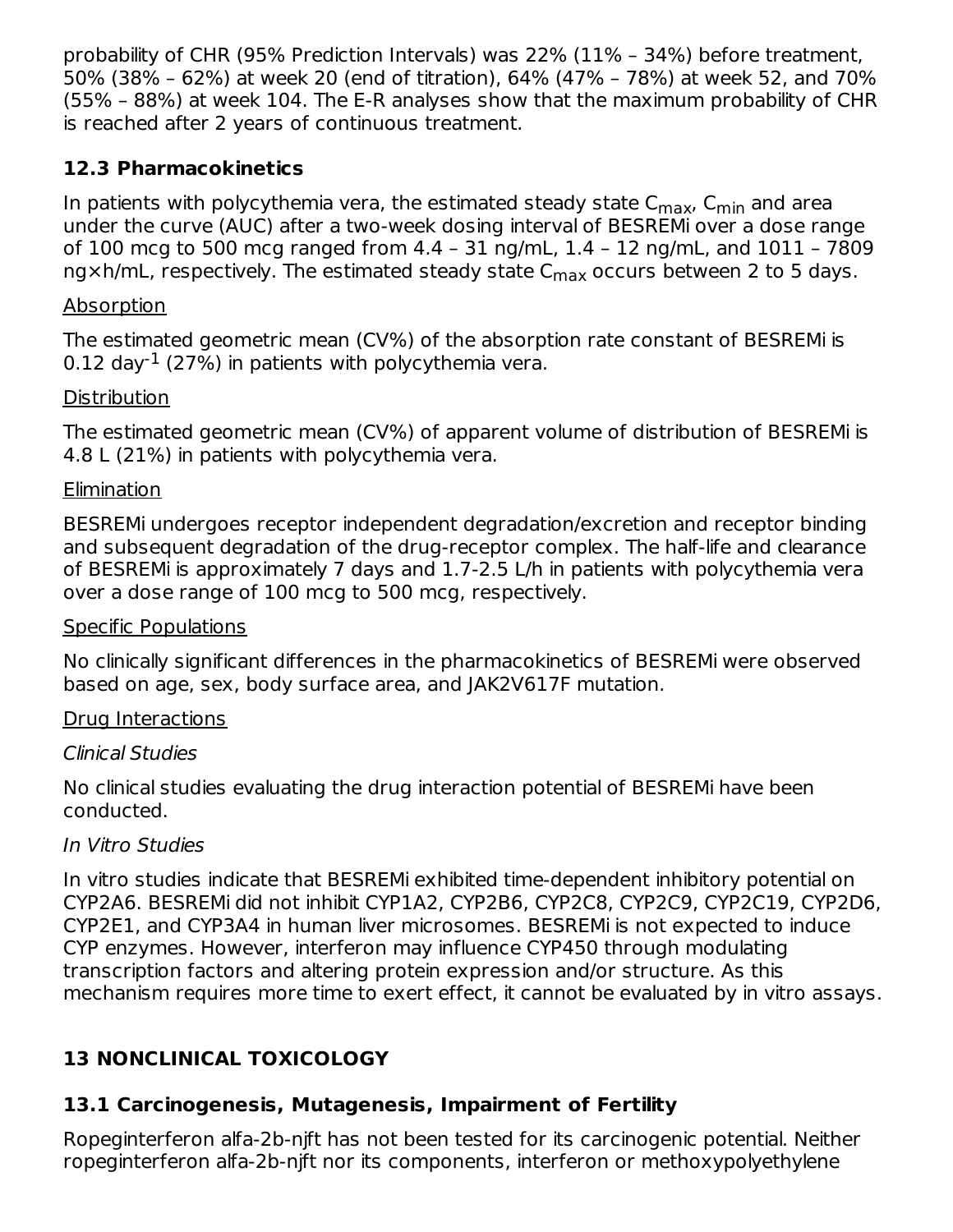glycol, caused damage to DNA when tested in the standard battery of mutagenesis assays. Ropeginterferon alfa-2b-njft effects on fertility have not been assessed [see Use in Specific Populations (8.1, 8.2, 8.3)].

# **14 CLINICAL STUDIES**

The efficacy and safety of BESREMi were evaluated in the PEGINVERA study, a prospective, multicenter, single-arm trial of 7.5 years duration. The study included 51 adults with polycythemia vera. The mean age at baseline was 56 years (range 35-82 years) with 20 (39%) women and 31 (61%) men. All patients had the JAK2V617F mutation with 16% of subjects being newly diagnosed; 84% had known disease with a median duration of 2.2 years. One-third (33%) of patients were undergoing treatment with hydroxyurea (HU) upon study entry. At baseline, the mean  $\pm$  SD hematocrit, platelets, and leukocytes were 45%  $\pm$  4.0%, 457  $\times10^9$ /L  $\pm$  187  $\times10^9$ /L and 11.8  $\times$  10<sup>9</sup>/L  $\pm$  5.2  $\times$  10<sup>9</sup>/L, respectively. Median spleen size was 13.2 cm with 16 (31%) having splenomegaly (defined as a longitudinal diameter of >12 cm for women and >13 cm for men). Eleven patients (22%) had a prior history of a major cardiovascular event including pulmonary embolism (6), stroke (2), myocardial infarction (2) and portal vein thrombosis (1).

In stage I, the maximum tolerated dose, defined as the highest administered dose without dose-limiting toxicities was determined to be 540 mcg. In stage II, an intrapatient dose escalation began at 150 mcg, or 100 mcg if titrating from hydroxyurea, or at the highest dose achieved in those patients enrolled during stage I. Titration with BESREMi occurred every two-weeks at doses of 225 mcg, 300 mcg, 400 mcg and 450 mcg with dose escalation stopping when hematological parameters were stabilized. For patients transitioning from hydroxyurea, the hydroxyurea dose was tapered off over the first 12 weeks of treatment to avoid toxicity. After at least one year on therapy and at a median time of 21.5 months, 28 eligible patients in the PEGINVERA study increased the dosing interval to once every 4 weeks. Because of formulation changes, the recommended starting dose, titration amounts, and maximum dose of BESREMi differ slightly from those used in the trial [see Dosage and Administration (2)].

The median duration of treatment exposure was 61 months and 53% of patients completed at least 60 months of treatment. Thirty-six patients completed one year of treatment with eleven patients discontinuing after one year of treatment mainly due to treatment emergent adverse events. The mean dose of BESREM was 237 mcg  $(\pm 110)$ during the treatment period.

The efficacy of BESREMi was evaluated in the PEGINVERA study by assessing complete hematological response (CHR) defined as hematocrit <45% and no phlebotomy in the preceding 2 months, platelets  $\leq 400 \times 10^9$ /L and leukocytes  $\leq 10 \times 10^9$ /L, normal spleen size (longitudinal diameter  $\leq 12$  cm for females and  $\leq 13$  cm for males) assessed by ultrasound and absence of thromboembolic events.

The CHR in the treated population during the treatment period was 61% (31/51) (95% CI: 46, 74). The median duration of response was 14.3 months (95% CI: 5.5, 30.1).

Among the patients in the treated population who achieved a CHR, the median time to response was 7.8 months of treatment with BESREMi. It required 1.2 years of treatment with BESREMi for 50% of patients (hydroxyurea-naïve) to achieve a CHR and 1.4 years for 50% of patients with prior hydroxyurea use to achieve a CHR.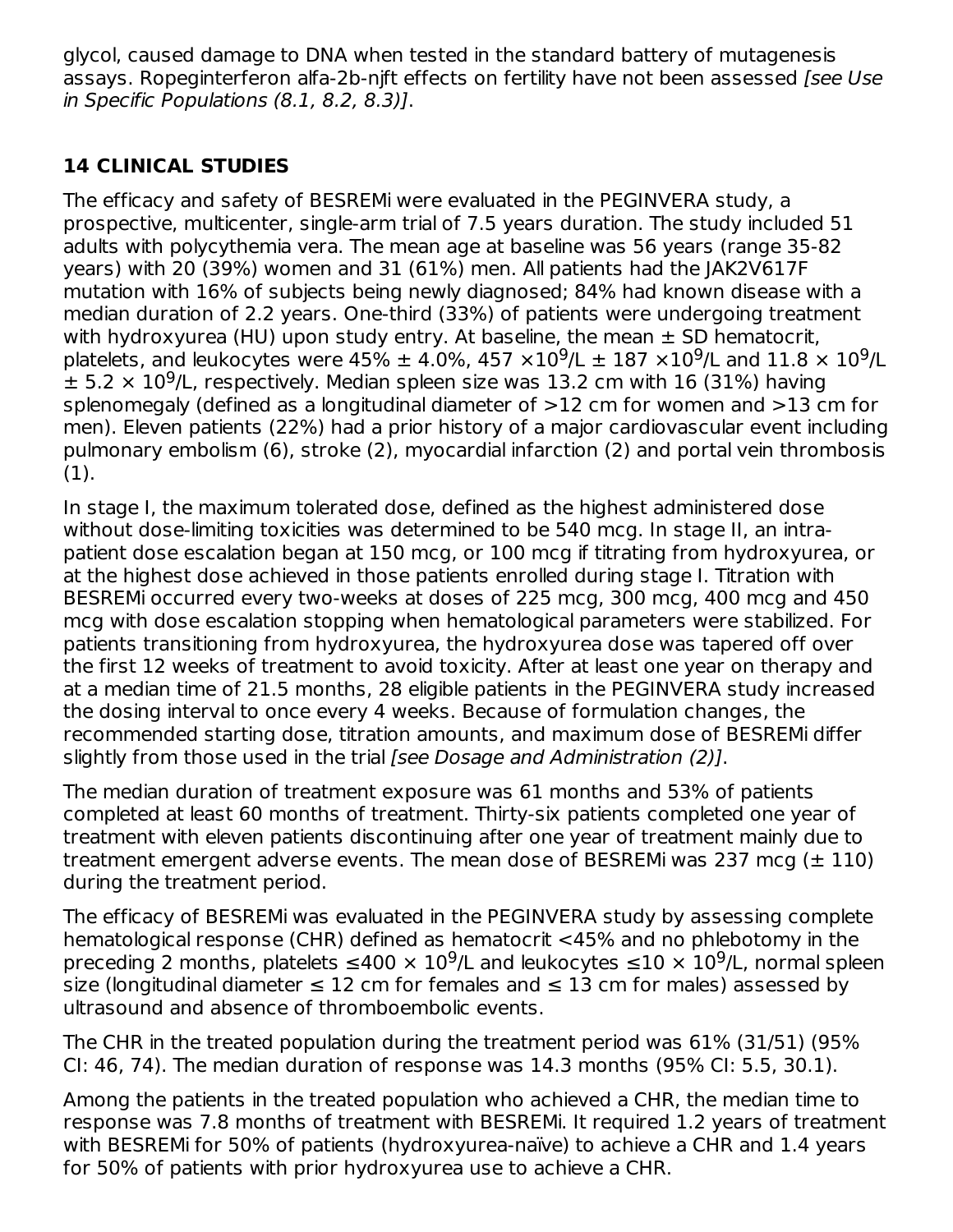A hematological response based only on hematocrit, platelets, and leukocytes was achieved among 80% of patients treated with BESREMi (41/51) (95% CI: 67, 90). The median duration of this response was 20.8 months (95% CI: 13.0, 43.8).

# **16 HOW SUPPLIED/STORAGE AND HANDLING**

### **16.1 How Supplied**

BESREMi (ropeginterferon alfa-2b-njft) injection is a sterile, preservative-free, clear and colorless to slightly yellowish solution for subcutaneous administration in a single-dose prefilled syringe. Each carton contains one 500 mcg/mL prefilled syringe with a 30 gauge, ½ inch safety hypodermic needle (NDC 73536-500-01).

### **16.2 Storage and Handling**

Store in a refrigerator at 36 °F to 46 °F (2 °C to 8 °C) in the original carton to protect from light.

Do not freeze.

# **17 PATIENT COUNSELING INFORMATION**

Advise the patient to read the FDA-approved patient labeling (Medication Guide and Instructions for Use).

#### Depression and Suicide

Inform patients, their caregivers, and family members that suicidal ideation and behavior, as well as new onset or worsening depression have been reported in patients treated with BESREMi. Advise them to be aware of any unusual changes in mood or behavior, new onset or worsening of depression, or the emergence of suicidal thoughts or behavior. Instruct patients, caregivers, and family members to report signs or symptoms of depression to their healthcare provider right away, but to discontinue BESREMi immediately and seek immediate medical attention if suicidal ideation or attempts occur [see Warnings and Precautions (5.1)].

### Endocrine Toxicity

Advise patients to report any signs or symptoms of diabetes or thyroid dysfunction *[see*] Warnings and Precautions (5.2)].

#### Cardiovascular Toxicity

Advise patients to report signs or symptoms of cardiovascular toxicity to their healthcare provider [see Warnings and Precautions (5.3)].

### Decreased Peripheral Blood Counts

Advise patients to seek prompt medical attention if they experience weakness/fatigue, fever, easy bruising, or frequent nose bleeds [see Warnings and Precautions (5.4)].

### Hypersensitivity

Advise patients to seek immediate medical attention if they experience any symptoms of serious hypersensitivity reactions [see Warnings and Precautions (5.5) and Drug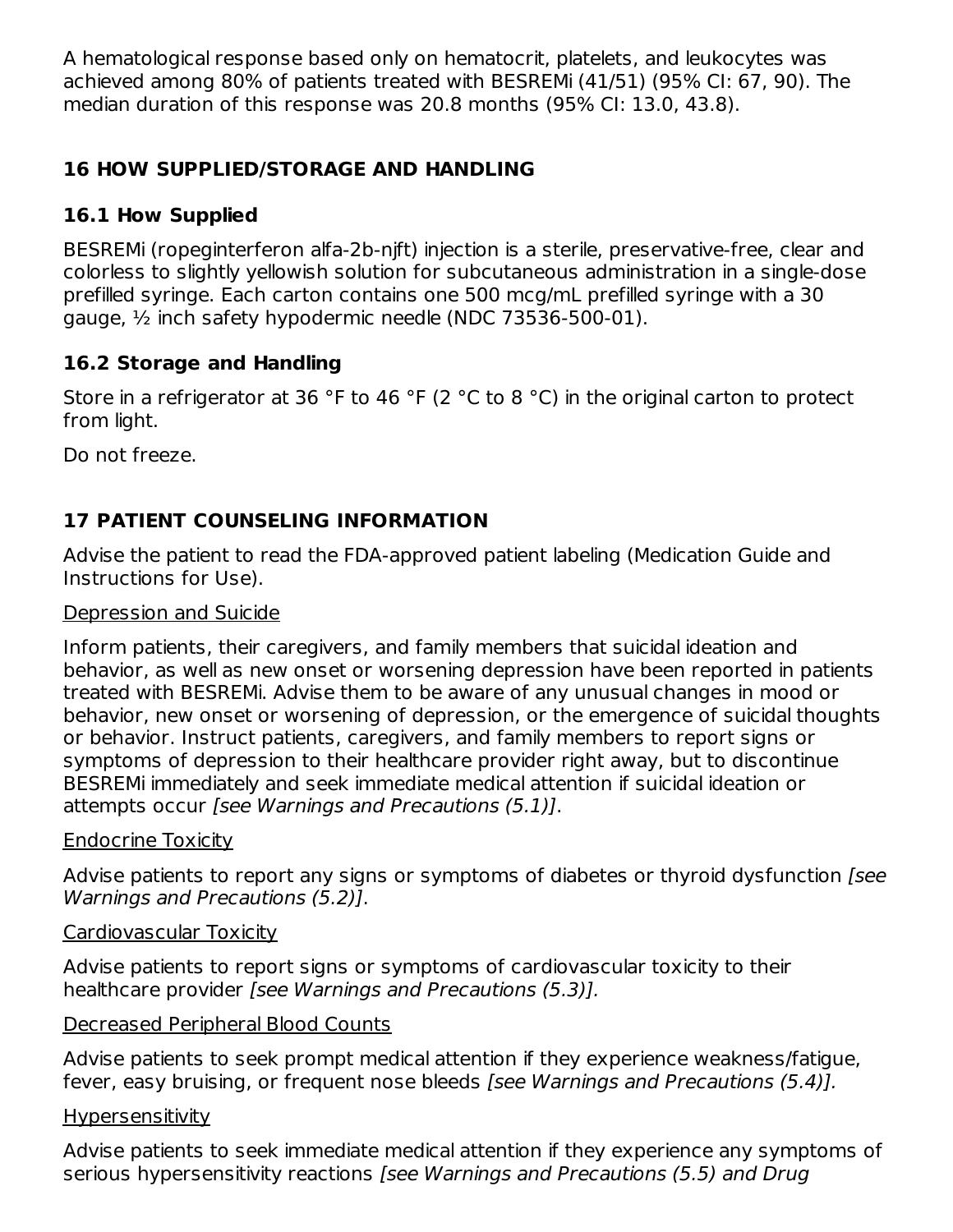### Interactions (7)].

### **Pancreatitis**

Advise patients to report signs or symptoms of pancreatitis *[see Warnings and* Precautions (5.6)].

### **Colitis**

Advise patients to report signs or symptoms of colitis [see Warnings and Precautions  $(5.7)$ ].

### Pulmonary Toxicity

Advise patients to report signs or symptoms of pulmonary toxicity (see Warnings and Precautions (5.8)].

### Ophthalmologic Toxicity

Advise patients to report visual changes and to have eye examinations before and during treatment [see Warnings and Precautions (5.9)].

### Hyperlipidemia

Advise patients that BESREMi may increase blood triglycerides and that they will need blood testing to monitor for this toxicity [see Warnings and Precautions (5.10)].

### **Hepatotoxicity**

Advise patients to report signs or symptoms of hepatic toxicity to their healthcare provider [see Warnings and Precautions (5.11) and Use in Specific Populations (8.7)].

### Renal Toxicity

Advise patients to report signs or symptoms of kidney disease (see Warnings and Precautions (5.12) and Use in Specific Populations (8.6)].

### Dental and Periodontal Toxicity

Advise patients to maintain good oral hygiene and to have regular dental examinations [see Warnings and Precautions (5.13)].

### Dermatologic Toxicity

Advise patients to seek medical attention if significant pruritus, alopecia, rash and/or other dermatological toxicities occur [see Warnings and Precautions (5.14)].

### Hazardous Occupations/Operating Machinery

Advise patients to refrain from engaging in operating heavy or potentially dangerous machinery until they know how BESREMi will affect their abilities. Advise patients who experience dizziness, somnolence and hallucinations not to drive or use heavy machinery [see Warnings and Precautions (5.15)].

### Pregnancy and Contraception

Advise women about the need to use an effective method of contraception while taking BESREMi and for at least 8 weeks after the final dose [see Use in Specific Populations (8.1, 8.3)].

### Lactation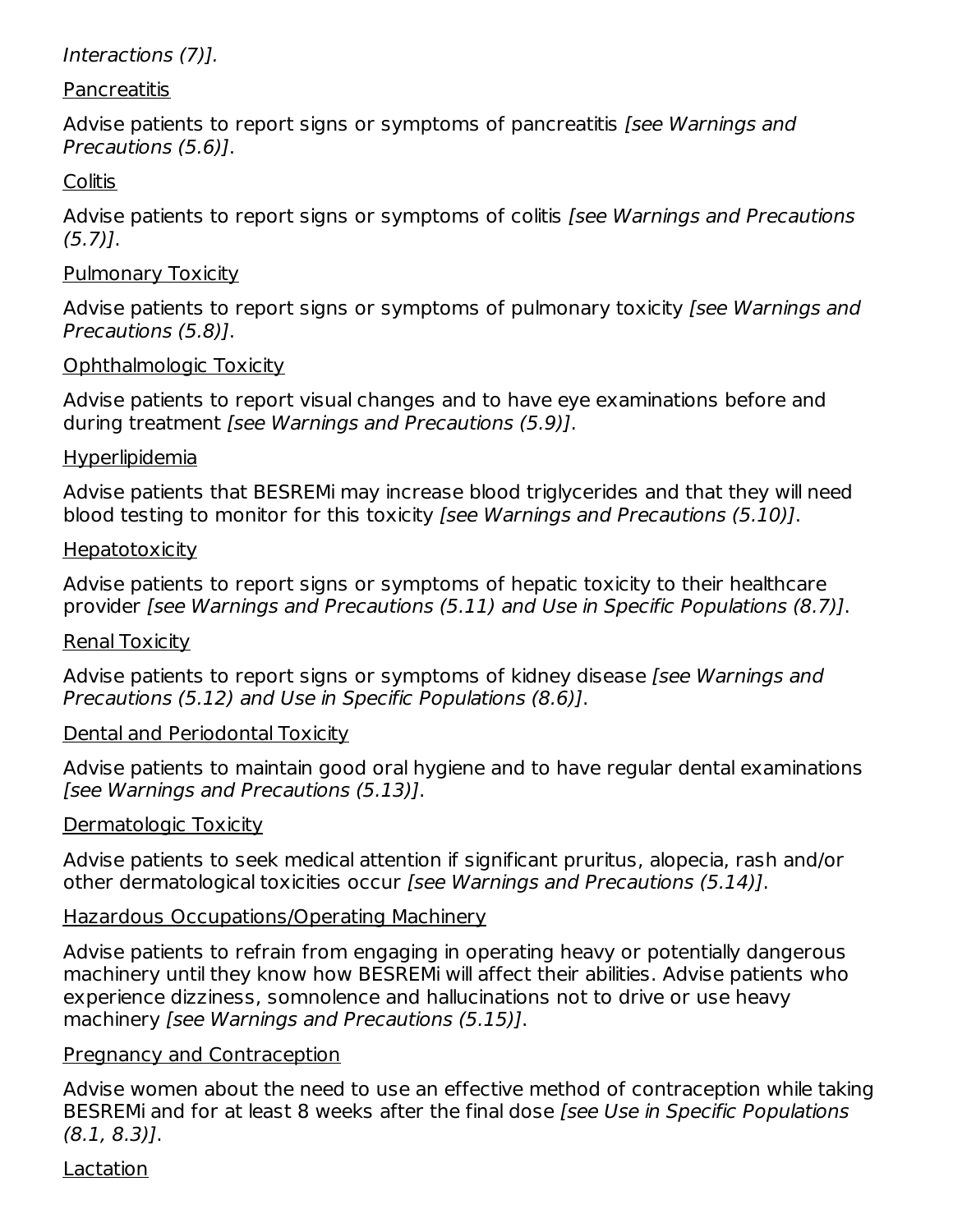Advise women not to breastfeed during treatment and for 8 weeks after the final dose [see Use in Specific Populations (8.2)].

Instruction on Injection Technique

Instruct patients on proper storage, preparation and administration techniques for BESREMi. Instruct patients who are self-administering to inject the prescribed dose of BESREMi [see Dosage and Administration (2.4)].

Manufactured by: PharmaEssentia Corporation 2F-5 No. 3 YuanQu Street Nangang Dist. Taipei, Taiwan U.S. License number 2155

Distributed by: PharmaEssentia USA Corporation 35 Corporate Dr, Suite 325, Burlington, MA 01803, USA

© PharmaEssentia USA Corporation, 2021

#### **Medication Guide BESREMi (bez-reh-me) ®ropeginterferon alfa-2b-njft injection, for subcutaneous use**

**What is the most important information I should know about BESREMi? BESREMi can cause serious side effects that:**

- **may cause death, or**
- **may worsen certain serious diseases that you may already have**

**Tell your healthcare provider right away if you have any of the symptoms listed below during treatment with BESREMi. If symptoms get worse, or become severe and continue, your healthcare provider may tell you to stop taking BESREMi permanently. These symptoms may go away in some people after they stop taking BESREMi. Mental health problems, including suicide.** BESREMi may cause you to develop mood or behavior problems that may get worse during treatment with BESREMi or after your last dose, including:

- irritability (getting upset easily)
- restlessness and agitation
- confusion
- depression (feeling low, feeling bad about yourself or feeling hopeless)
- unusually grand ideas
- acting aggressive
- acting impulsively
- thoughts of hurting yourself or others, or thoughts of suicide

**If you develop any of these symptoms, stop using BESREMi right away. You, your caregiver, or family member should call your healthcare provider right away**. Your healthcare provider should carefully monitor you during treatment with BESREMi.

**New or worsening autoimmune problems.** BESREMi may cause autoimmune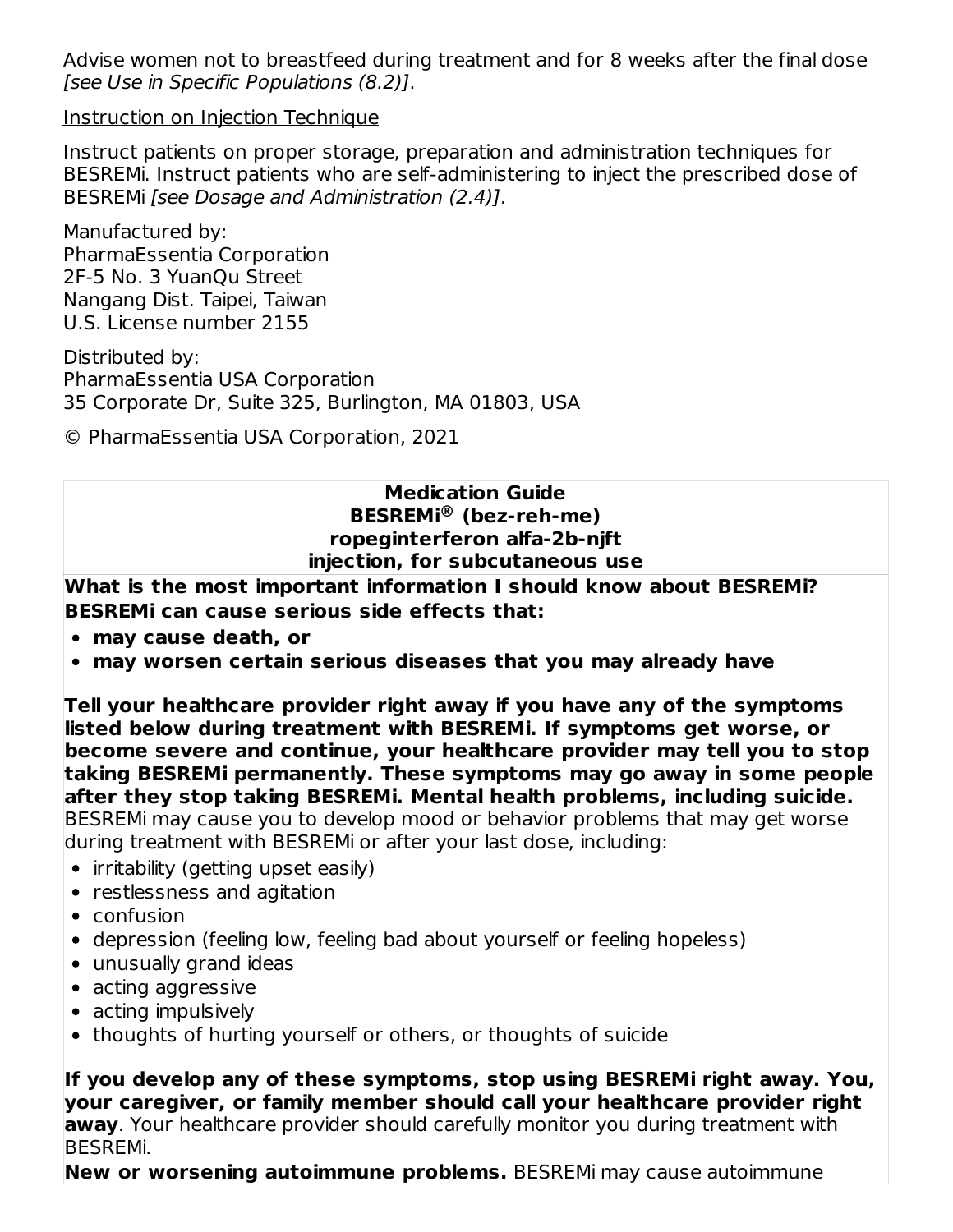problems (a condition where the body's immune cells attack other cells or organs in the body), including thyroid problems, increased blood sugar (hyperglycemia), and type I diabetes. In some people who already have an autoimmune problem, it may get worse during your treatment with BESREMi. Tell your healthcare provider if you have any of the following symptoms: tiredness, urinating often, or if you are very thirsty.

**Heart problems.** BESREMI may cause heart problems, including problems with your heart muscle (cardiomyopathy), heart attack, abnormal heart rhythm (atrial fibrillation), and decreased blood flow to your heart. You should not use BESREMi if you: have high blood pressure that is not controlled, congestive heart failure, a serious abnormal heart rhythm, narrowing of the arteries to your heart, certain types of chest pain (angina), or a recent stroke or heart attack.

If you have a heart problem before you start using BESREMi, your healthcare provider should monitor you closely during treatment with BESREMi.

Call your healthcare provider right away if you get any of the symptoms listed above during treatment with BESREMi. Before and during treatment with BESREMi you will need to see your healthcare provider regularly and have blood tests to monitor your

polycythemia vera, and to check for side effects. **BESREMi can cause serious side effects. Some of these side effects may cause death. Tell your healthcare provider right away if you have any of the symptoms listed above during treatment with BESREMi. For more information about side effects, see "What are the possible side effects of BESREMi?"**

### **What is BESREMi?**

BESREMi is a prescription medicine that is used to treat adults with polycythemia vera. It is not known if BESREMi is safe and effective in children.

### **Who should not use BESREMi?**

**Do not** use BESREMi if you:

- have or had severe mental health problems, especially severe depression, thoughts of suicide, or attempted suicide
- have or had a serious or untreated autoimmune disease
- have had a serious allergic reaction to another interferon product or to any of the ingredients in BESREMi. Symptoms of a serious allergic reaction to alpha-interferon may include itching, swelling of your face, tongue, throat, trouble breathing, feeling dizzy or faint, and chest pain. See the end of this Medication Guide for a complete list of ingredients in BESREMi. Ask your healthcare provider if you are not sure.
- have certain types of liver problems
- have received a transplant and take immunosuppressive medicines

Talk to your healthcare provider before taking BESREMi if you have any of these conditions.

Before using BESREMi, tell your healthcare provider about all of your medical conditions, including if you:

- are being treated for a mental illness or had treatment in the past for any mental illness, including depression and have had thoughts of hurting yourself or others.
- have type 1 diabetes
- have or ever had any problems with your heart, including heart attack or high blood pressure
- have or ever had bleeding problems or a blood clot
- have or ever had low blood cell counts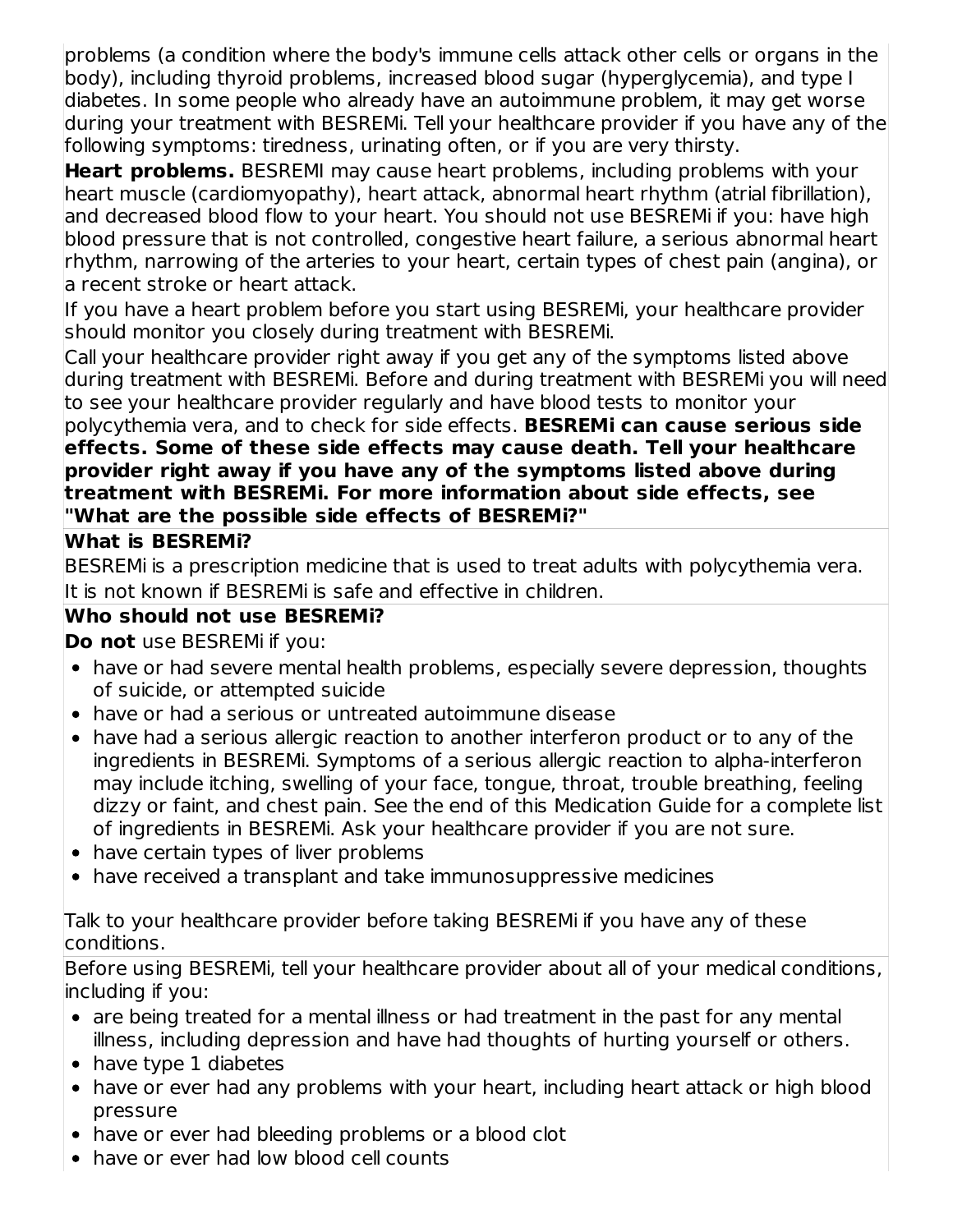- have a condition that suppresses your immune system, such as certain cancers
- have hepatitis B infection
- have HIV infection
- have kidney problems
- have liver problems
- are pregnant or plan to become pregnant. BESREMi may harm your unborn baby and may cause loss of your pregnancy (miscarriage).
	- Before you start using BESREMi your healthcare provider should do a pregnancy test.
	- You should use effective birth control during treatment and for at least 8 weeks after your final dose of BESREMi. Talk to your healthcare provider about birth control choices for you during treatment with BESREMi.
	- BESREMi can affect your menstrual cycles and may cause your menstrual periods to stop.
	- Tell your healthcare provider if you become pregnant during treatment with BESREMi.
- are breastfeeding or plan to breastfeed. It is not known if BESREMi passes into your breast milk. You should not breastfeed during treatment and for 8 weeks after your final dose of BESREMi.

Tell your healthcare provider about all the medicines you take, including prescription and over-the-counter medicines, vitamins, and herbal supplements.

BESREMi and certain other medicines may affect each other and cause side effects. Know the medicines you take. Keep a list of your medicines and show it to your healthcare provider and pharmacist when you get a new medicine.

# **How should I use BESREMi?**

- See the Instructions for Use that comes with BESREMi for detailed instructions on how to prepare and inject a dose of BESREMi.
- Use BESREMi exactly as your healthcare provider tells you to. Your healthcare provider will tell you how much BESREMi to inject and when to inject it. Do not inject more than your prescribed dose.
- BESREMi is given as an injection under your skin (subcutaneous injection). Your healthcare provider should show you how to prepare and measure your dose of BESREMi, and how to inject yourself before you use BESREMi for the first time.
- You should not inject BESREMi until your healthcare provider has shown you how to use BESREMi the right way. Your healthcare provider will prescribe the amount of BESREMi that is right for you.
- **Do not** inject more than 1 dose of BESREMi every 2 weeks without talking to your healthcare provider. Do not re-use the single-dose prefilled syringe.
- Your healthcare provider should do blood tests before you start BESREMi, and regularly during treatment to monitor your polycythemia vera, and to check you for side effects.

### **What should I avoid during treatment with BESREMi?**

**BESREMi may cause neurologic symptoms including dizziness, sleepiness, and hallucinations.** Avoid driving or using machinery if you develop any of these neurologic symptoms during treatment with BESREMi.

### **What are the possible side effects of BESREMi?**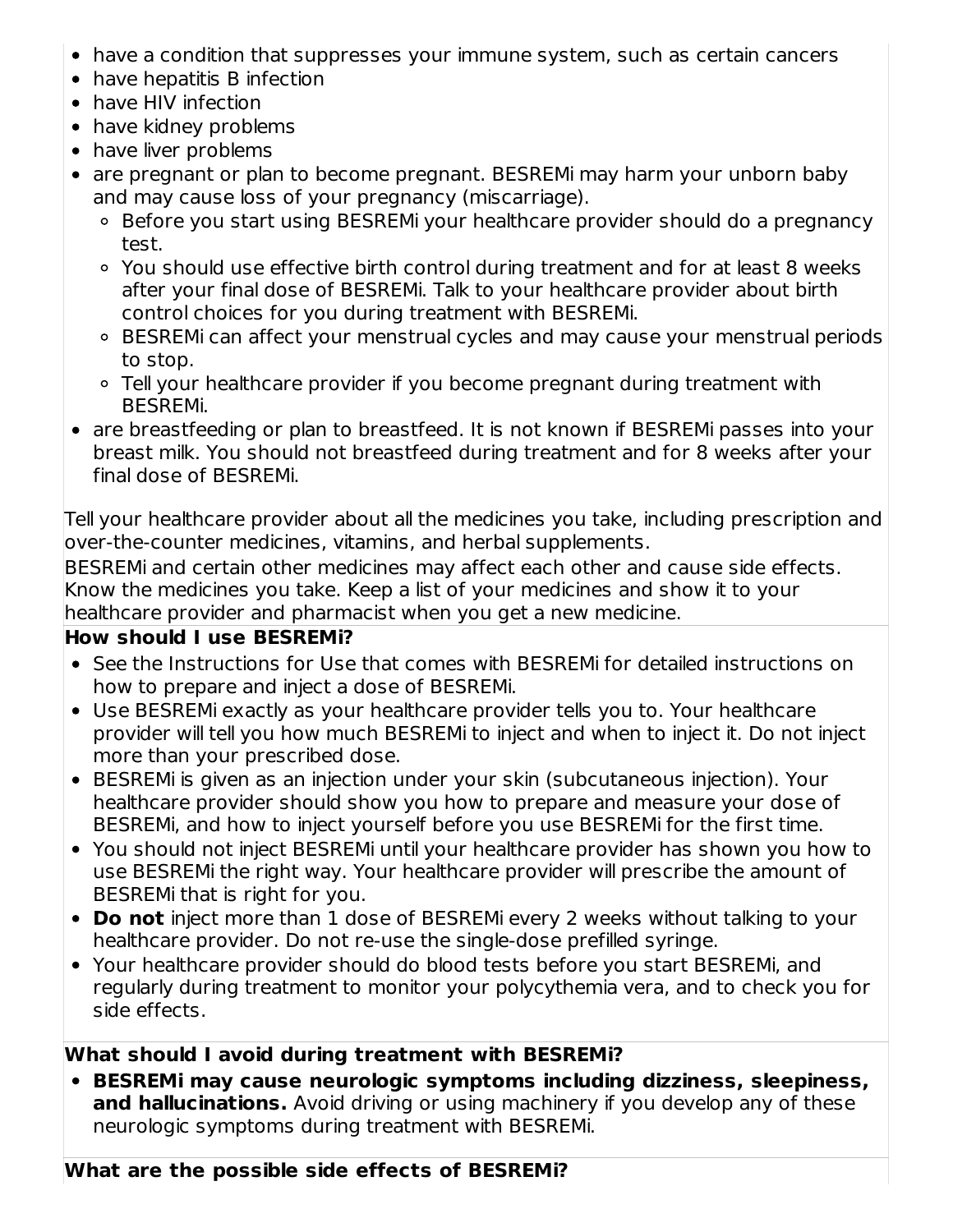### **BESREMi can cause serious side effects including:**

- See "What is the most important information I should know about BESREMi?"
- **Decreased blood cell counts.** Decreased blood cell counts are common with BESREMi and can sometimes also be severe, especially decreased platelets or white blood cells. Your red blood cells may also be decreased. Your healthcare provider should check your blood cell counts before you start and during treatment with BESREMi. If your blood cell counts are low you can develop anemia, infections or have problems with bleeding or bruising.

### **Call your healthcare provider right away if you develop any of the following symptoms:**

- weakness and tiredness
- $\circ$  bruising easily
- you have nose bleeds often
- o fever
- chills
- burning and painful urination
- urinating often
- coughing up yellow or pink mucus (phlegm)
- **Serious allergic reactions and skin reactions. BESREMi can cause serious, sudden allergic reactions.**

Get medical help right away if you get any of the following symptoms:

- skin rash or hives trouble breathing
- itching swelling of your face, eyes, lips  $\circ$  chest pain tongue, or throat
- - feeling faint
- **Eye problems.** BESREMi can cause severe eye problems with your retinas that can lead to vision loss or blindness. You should have an eye exam before and during treatment with BESREMi if you have diabetes or high blood pressure and also have retinal problems. Your healthcare provider may stop BESREMi if you develop new or worse eye problems during treatment with BESREMi.
- **Liver problems**. BESREMi can cause increases in liver enzymes and liver damage. Your healthcare provider should do blood tests to monitor your liver enzymes and liver function before you start and during treatment with BESREMi.
- **Kidney problems.** Your healthcare provider will do blood tests to check your kidney function before starting and during treatment with BESREMi. **Tell your healthcare provider right away if you develop any symptoms of a kidney problem, including:**
	- <sup>o</sup> changes in the amount or color of your urine
- swelling in your ankles
- loss of appetite

blood in your urine

Your healthcare provider may stop BESREMi if you develop severe kidney problems.

- **Tooth and gum (periodontal) problems.** BESREMi can cause tooth and gum problems which can lead to tooth loss. BESREMi can also cause problems with dry mouth that can damage your teeth and the lining of the mouth during long-term treatment with BESREMi. It is important for you to brush your teeth well, two times each day and have regular dental examinations during treatment with BESREMI.
- **Skin problems.** BESREMi can cause skin problems. Signs and symptoms of a skin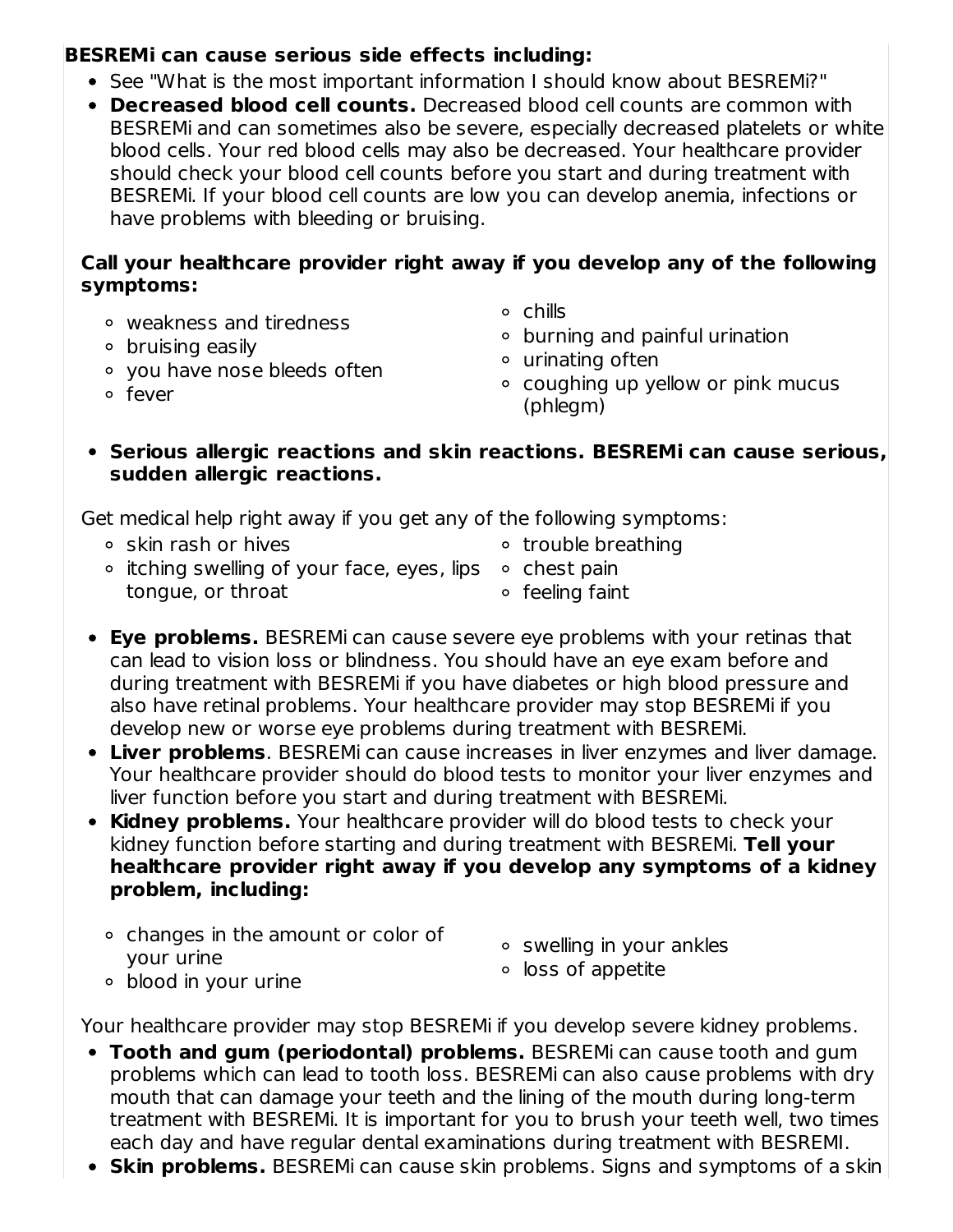problem with BESREMi include:

- $\circ$  itching
- hair loss
- rash
- o redness

psoriasis

- acne
- $\circ$  thickening of the skin
- excessive sweating

Call your healthcare provider if you develop a rash that is bothersome or covers a large skin area.

The most common side effects of BESREMi include:

- flu like symptoms including: tiredness, weakness, fever, chills, muscle aches, and joint pain
- $\bullet$  itching
- sore throat.

These are not all of the possible side effects of BESREMi.

Call your doctor for medical advice about side effects. You may report side effects to FDA at 1-800-FDA-1088.

# **How should I store BESREMi?**

- Store BESREMi in the refrigerator between 36 $\degree$  F to 46 $\degree$  F (2 $\degree$  C to 8 $\degree$  C).
- Keep BESREMi away from heat.
- **Do not** freeze BESREMi.
- Keep the BESREMi pre-filled syringe in the outer carton to protect it from light.

# **Keep BESREMi and all medicines out of the reach of children.**

# **General information about the safe and effective use in BESREMi?**

Medicines are sometimes prescribed for purposes other than those listed in a Medication Guide. Do not use BESREMi for a condition for which it has not been prescribed. Do not give BESREMi to other people, even if they have the same symptoms that you have. It may harm them. You can ask your pharmacist or healthcare provider for information about BESREMi that is written for health professionals.

# **What are the ingredients in BESREMi?**

**Active ingredient:** ropeginterferon alfa-2b-njft

**Inactive ingredients:** benzyl alcohol, glacial acetic acid, polysorbate 80, sodium acetate, sodium chloride, Water for Injection.

Manufactured by: PharmaEssentia Corporation 2F-5 No. 3 YuanQu Street Nangang Dist. Taipei, Taiwan

U.S. License number: 2155

Distributed by: PharmaEssentia USA Corporation, 35 Corporate Dr, Suite 325,

Burlington, MA 01803, USA

BESREMi is a trademark/registered trademark of PharmaEssentia

Copyright 2021 PharmaEssentia

For more information, go to www.BESREMi.com or call 1-800-999-2449

This Medication Guide has been approved by

the U.S. Food and Drug Administration.

Issued: 11/2021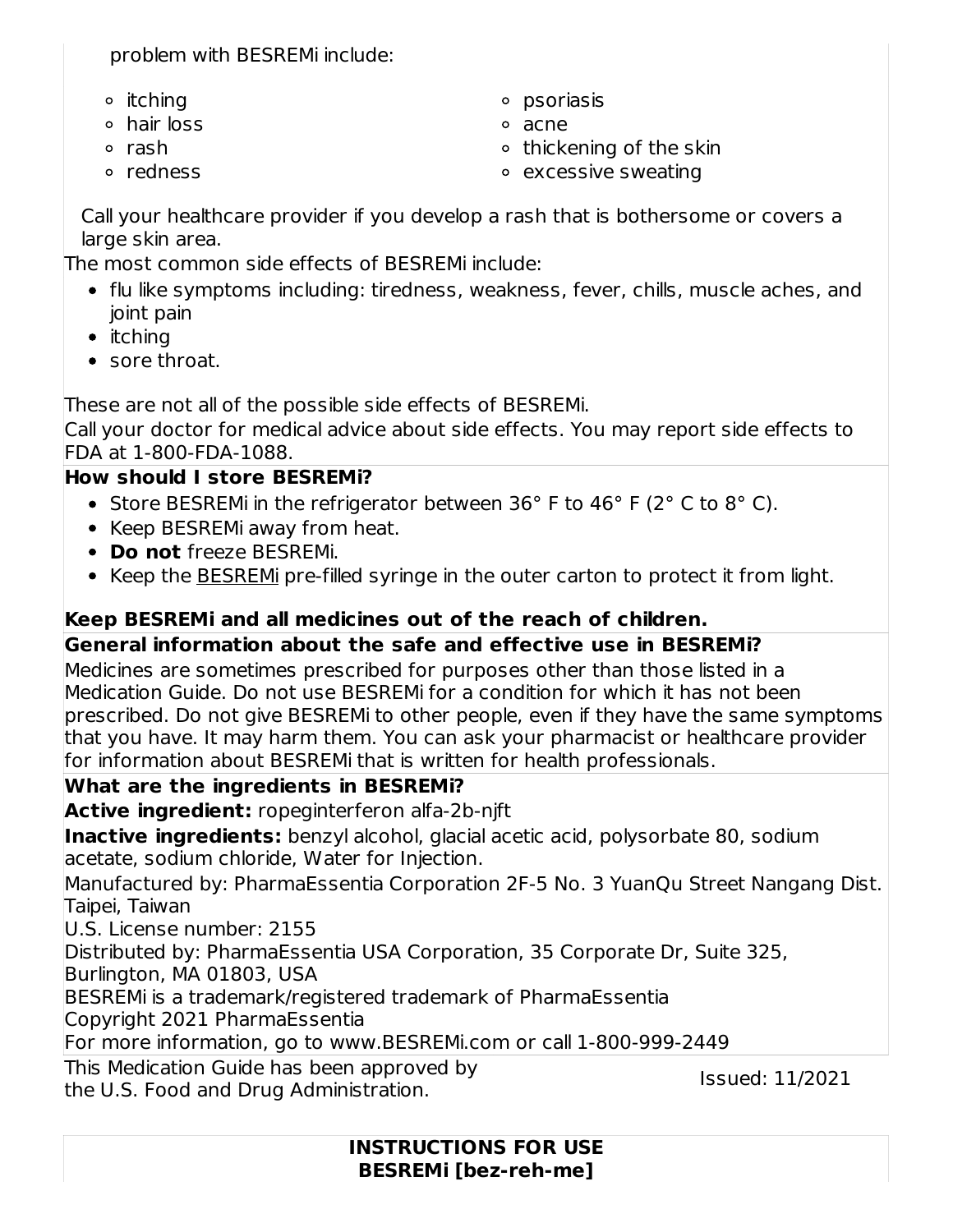

# **Storing BESREMi**

**Store the BESREMi carton in the refrigerator** between 36°F to 46°F (2°C to 8°C) (Figure B).

- Keep your BESREMi prefilled syringes in their original carton (Figure B) while stored.
- **Do not** freeze the prefilled syringes.
- **Do not** use a prefilled syringe that has been frozen or left in direct sunlight.
- Keep BESREMi prefilled syringes, needles, and all medicines out of the reach of children.



# **Important information you need to know before injecting BESREMi**

Read this Instructions for Use before using your single-dose BESREMi prefilled syringe for the first time and each time you get a new prescription. There may be new information. This leaflet does not take the place of talking with your healthcare provider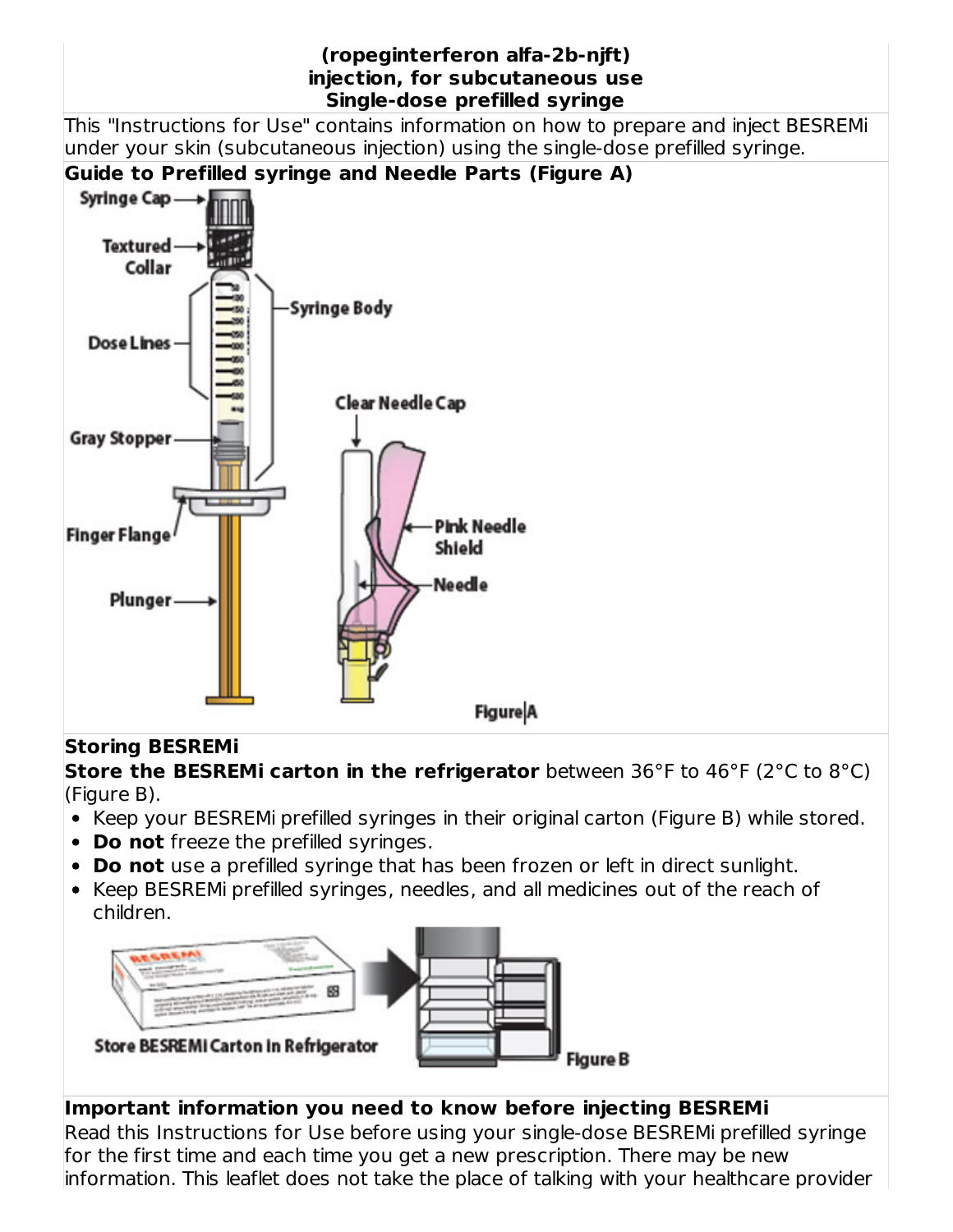information. This leaflet does not take the place of talking with your healthcare provider about your medical condition or your treatment. Ask your healthcare provider about the right way to prepare and give your BESREMi injection.

- Your healthcare provider will tell you the prescribed dose that you should take and the right amount of BESREMi to measure in the prefilled syringe for your dose. Each time you inject, be sure that you know the prescribed dose of BESREMi to inject. Your dose may change over time.
- BESREMi is for subcutaneous (under the skin) injection only.
- BESREMi is for one-time use only. **Do not** reuse your prefilled syringe or needle.
- **Do not** use a prefilled syringe or needle that is damaged or broken. Contact your healthcare provider for a replacement prefilled syringe or additional needles.
- Inject BESREMi into the top of the thighs or lower stomach-area just under the skin. **Do not** inject BESREMi into any other area of the body.
- Throw away (dispose of) the BESREMi prefilled syringe with needle attached right away after use, even if there is medicine left in the prefilled syringe. See Step 10 in the section "**Dispose of used prefilled syringes and needles."**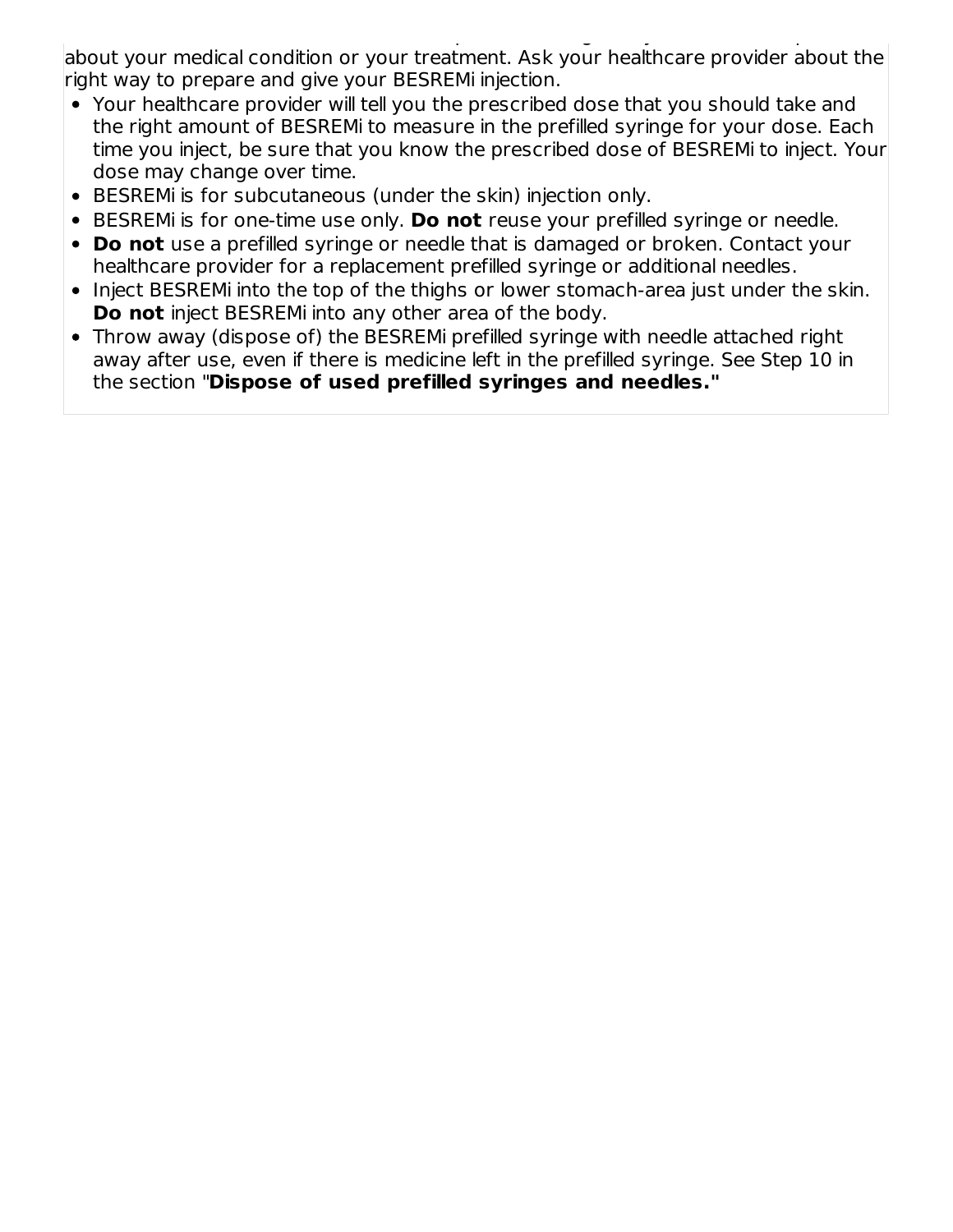

**1. Prepare BESREMi Prefilled Syringe** Take the BESREMi carton out of the refrigerator (Figure E).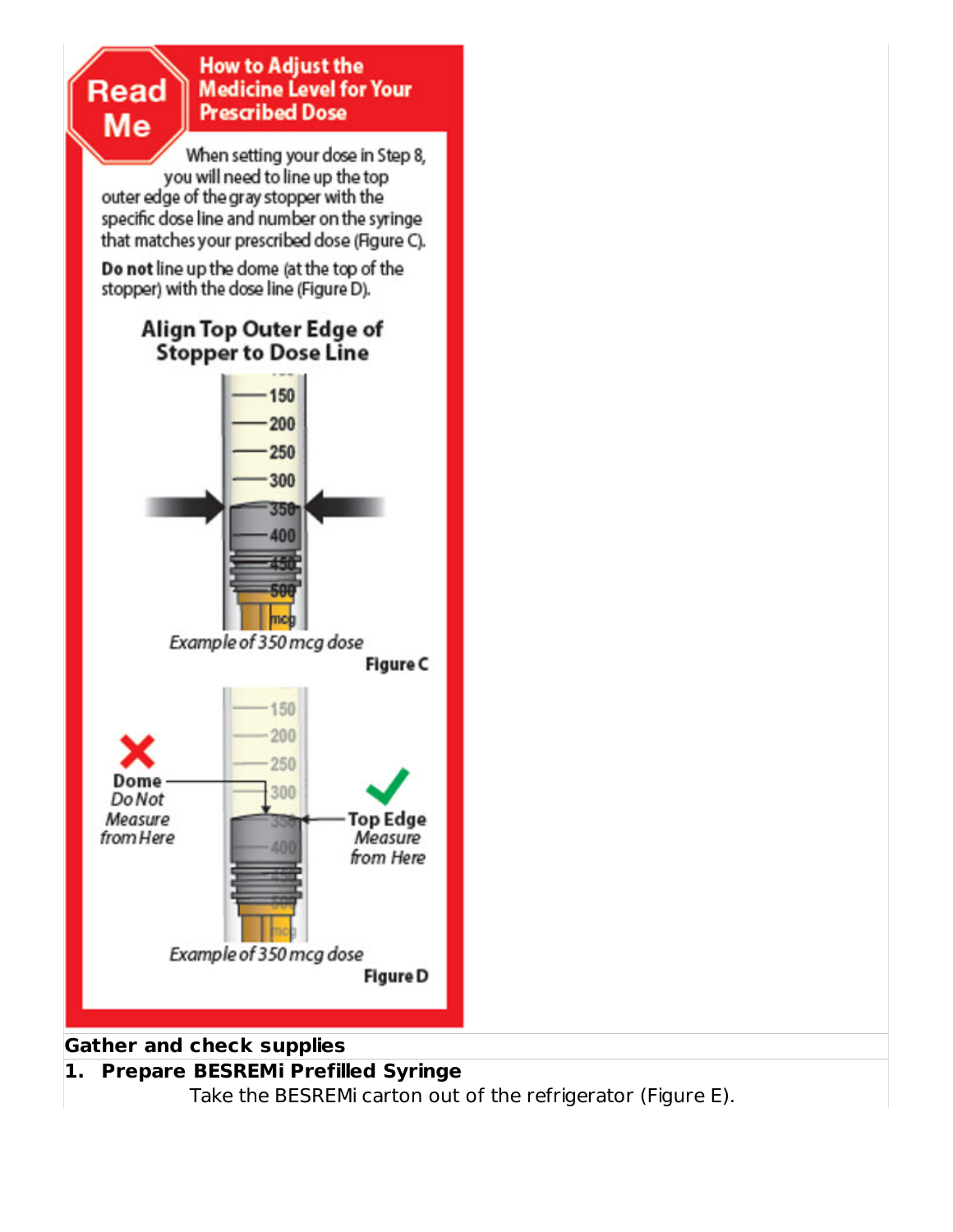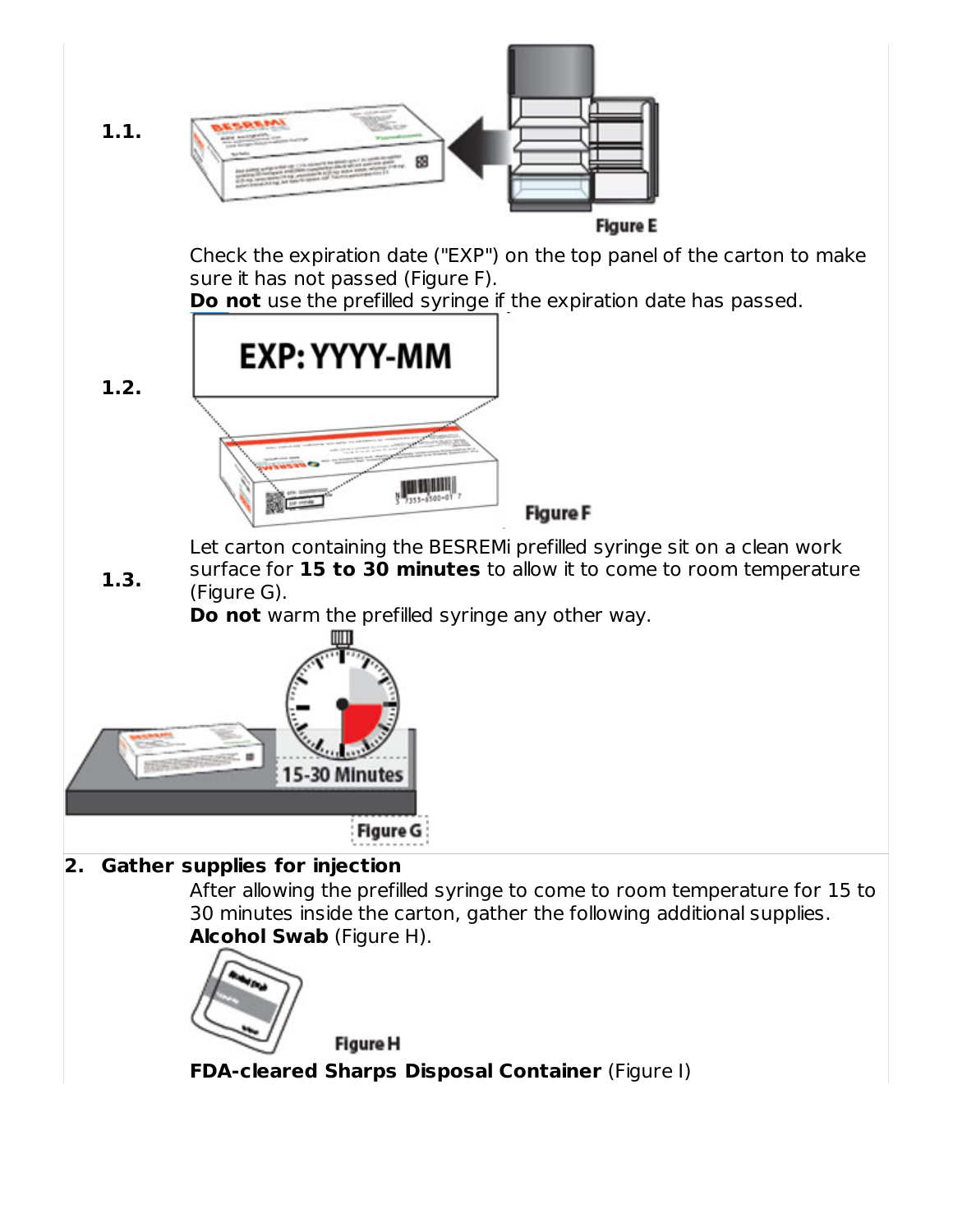

**2.1. A paper towel, sink, or trash can** to minimize mess during dose adjustment (Figure J).



Figure J

**Optional Items:** Gauze or Cotton Ball and a Small Adhesive Bandage (Figure K).



# **3. Wash hands and remove syringe from tray**

Wash your hands with soap and water, then dry your hands (Figure L).



**3.1.**

**3.2.**

Open the carton and remove the clear plastic tray that holds the BESREMi prefilled syringe and needle package (Figure M).



Remove the needle package and BESREMi prefilled syringe from the plastic tray. Hold the prefilled syringe by the middle of the syringe body during removal (Figure N).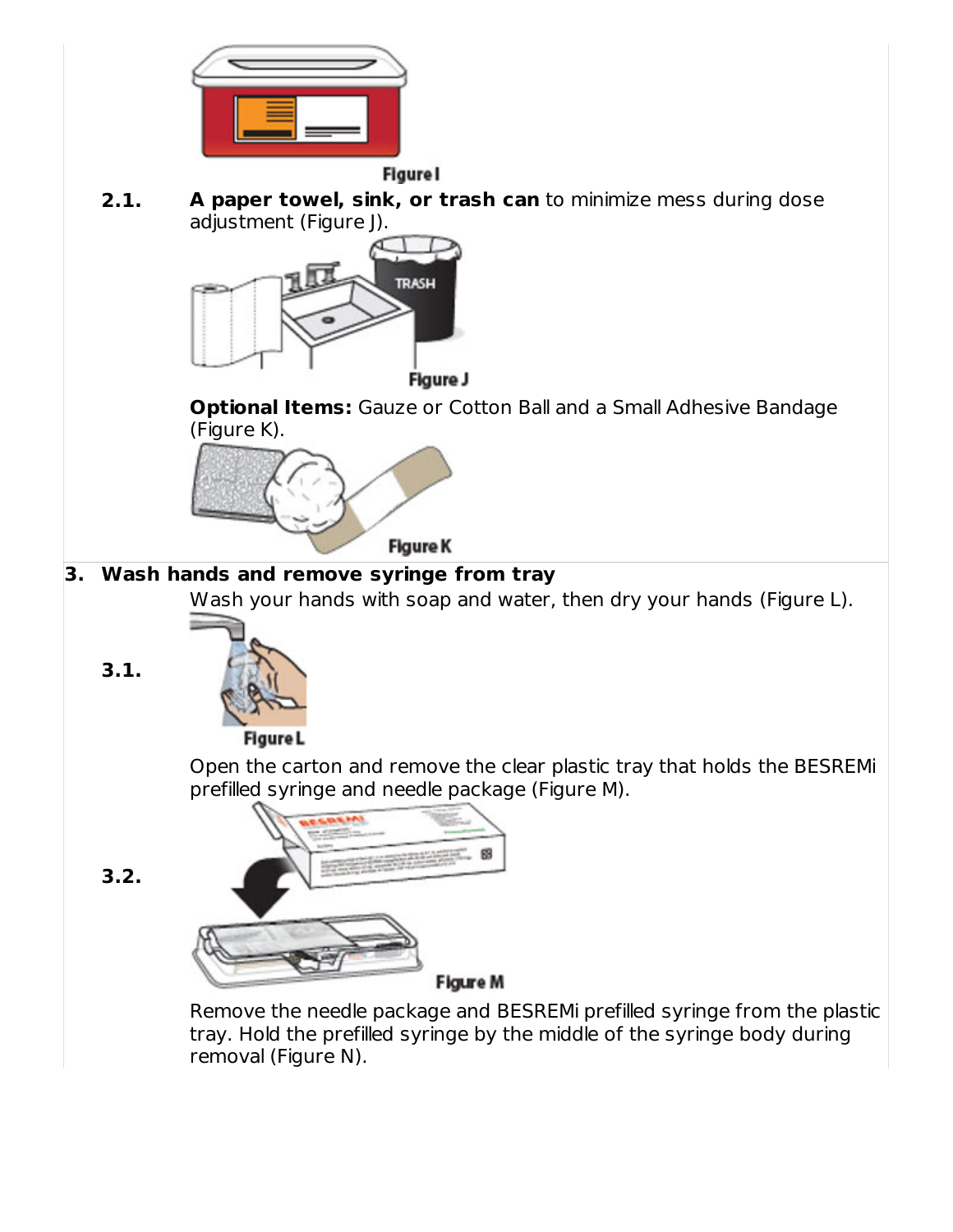

### **5. Attach the needle to the BESREMi prefilled syringe**

Carefully open the needle package, remove the needle, and set it aside (Figure P).

Throw away the packaging into household trash.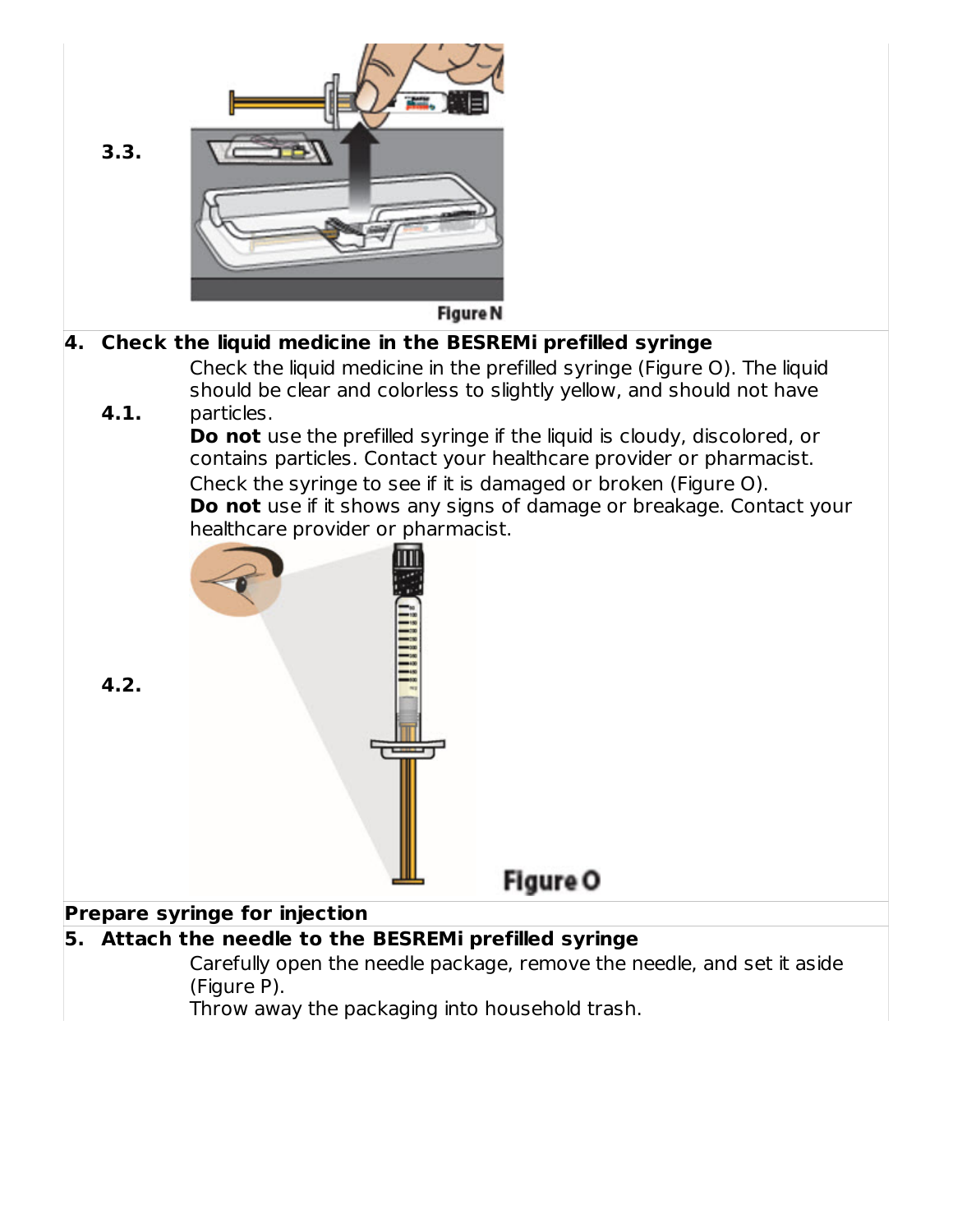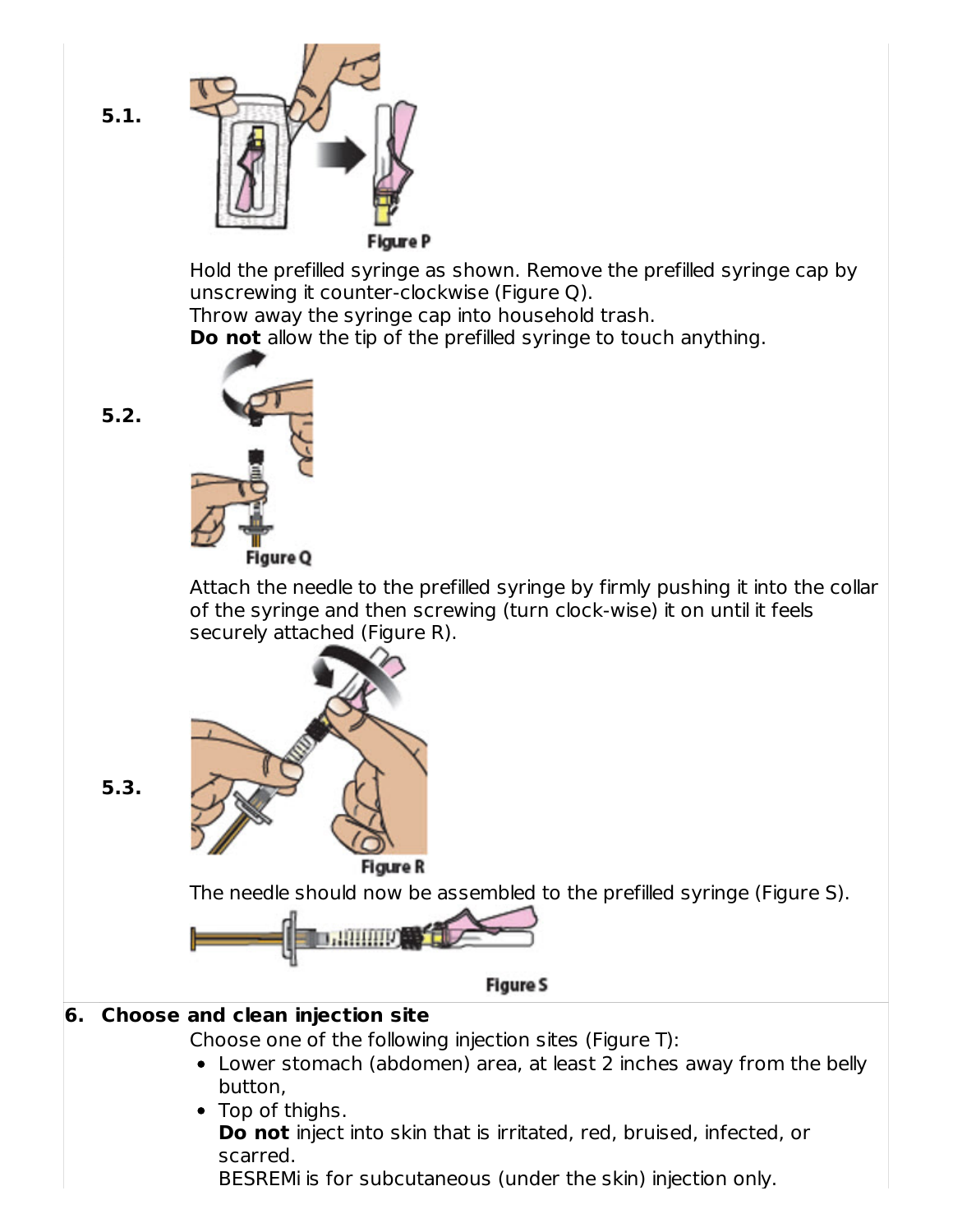BESREMi is for subcutaneous (under the skin) injection only. Rotate (change) the injection site for each injection.



Hold the prefilled syringe with the needle pointing up.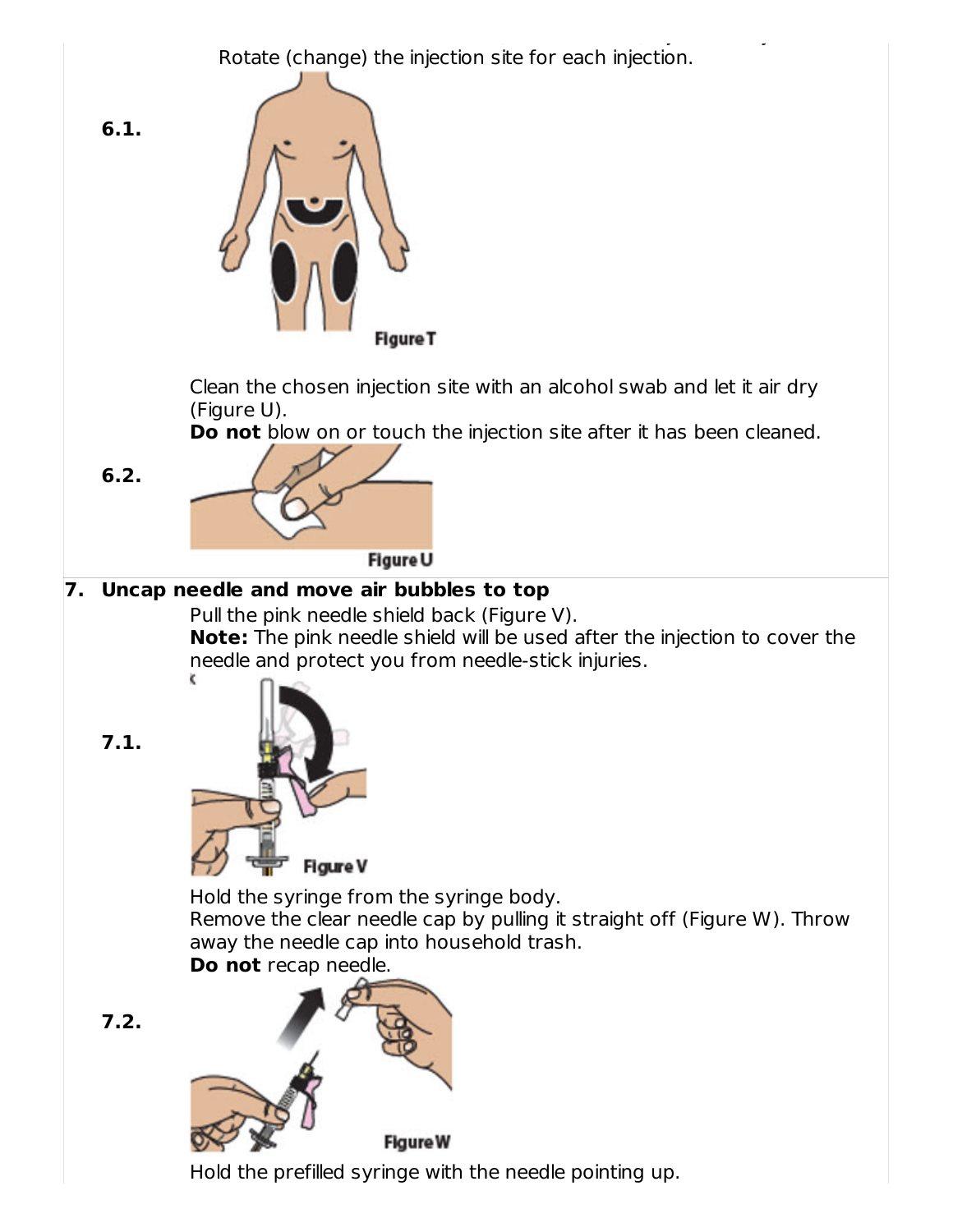

- **3. Pinch** the end of the plunger as shown (Figure Z).
- **4. Slowly push up** on the plunger to remove liquid medicine until the top edge of the gray stopper lines up with the marking for **your prescribed dose** (Figure Z). **Keep holding straight up as you set the dose.**

**Important:** If you accidentally remove too much liquid medicine, **do not** inject. Contact your healthcare provider or pharmacist.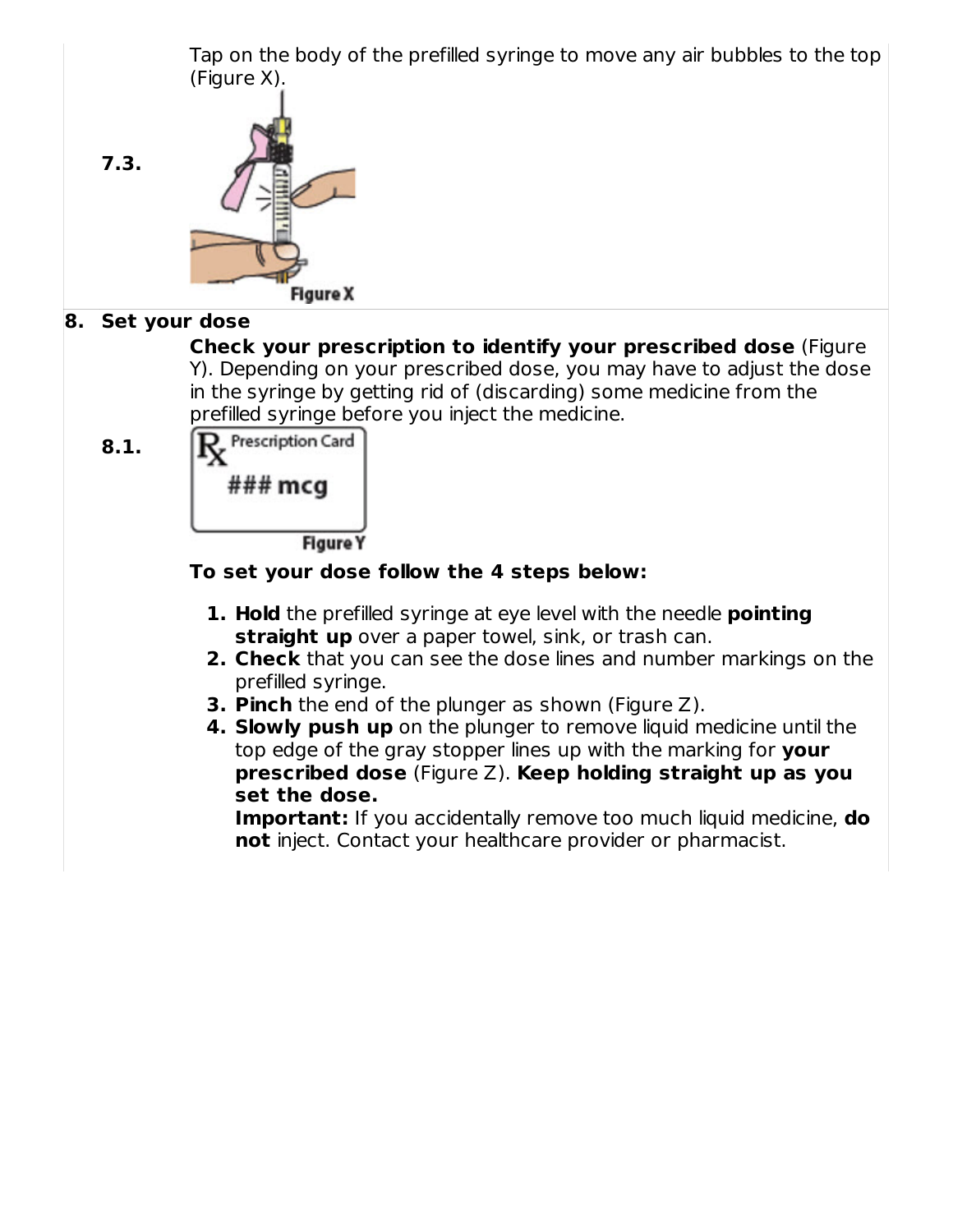

While pinching the skin, insert the needle at a 45 to 90 degree angle into the pinched skin (Figure AB). Then release the pinched skin.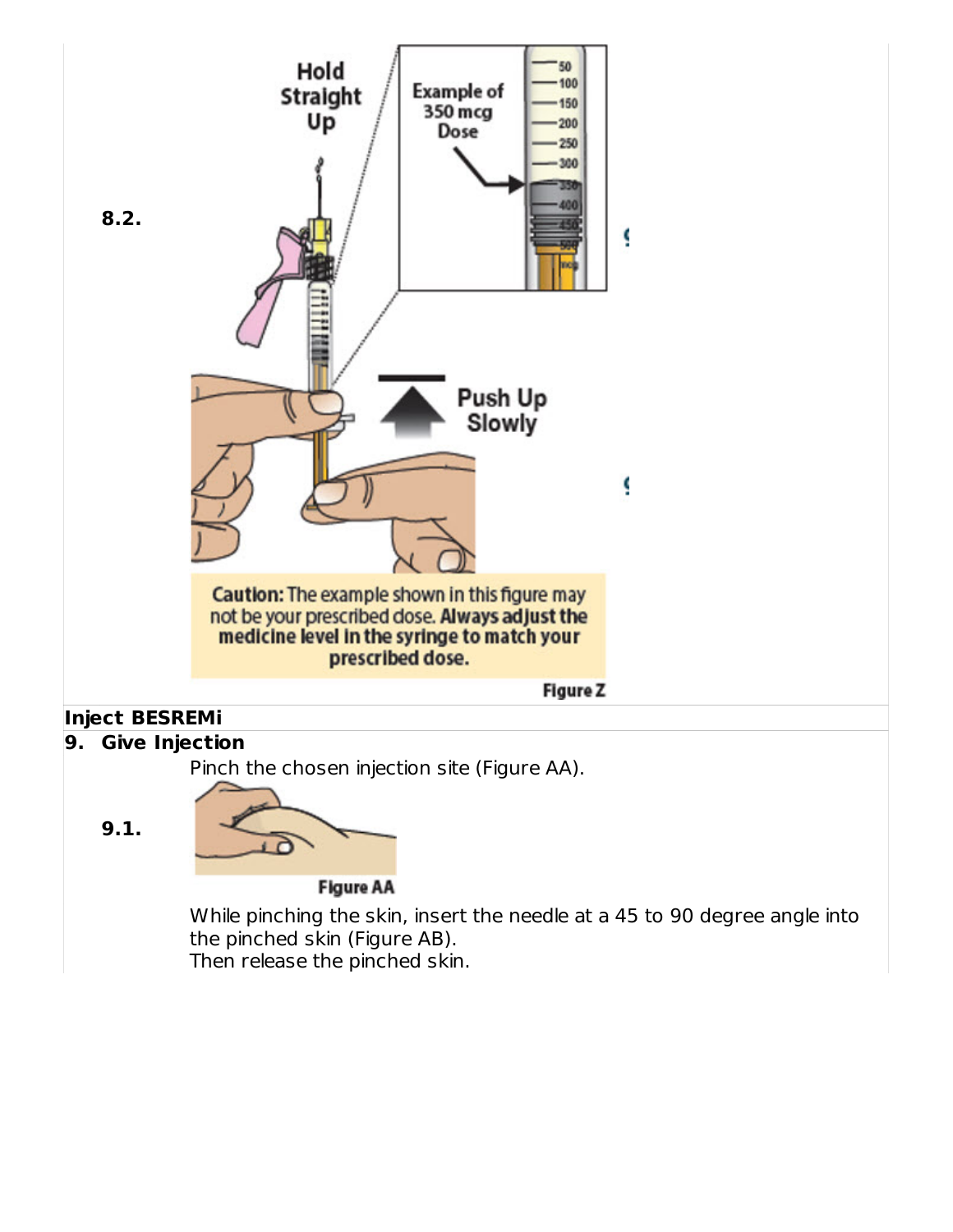

**Do not** recap the needle using the needle cap. Only use the pink needle shield to cover the needle.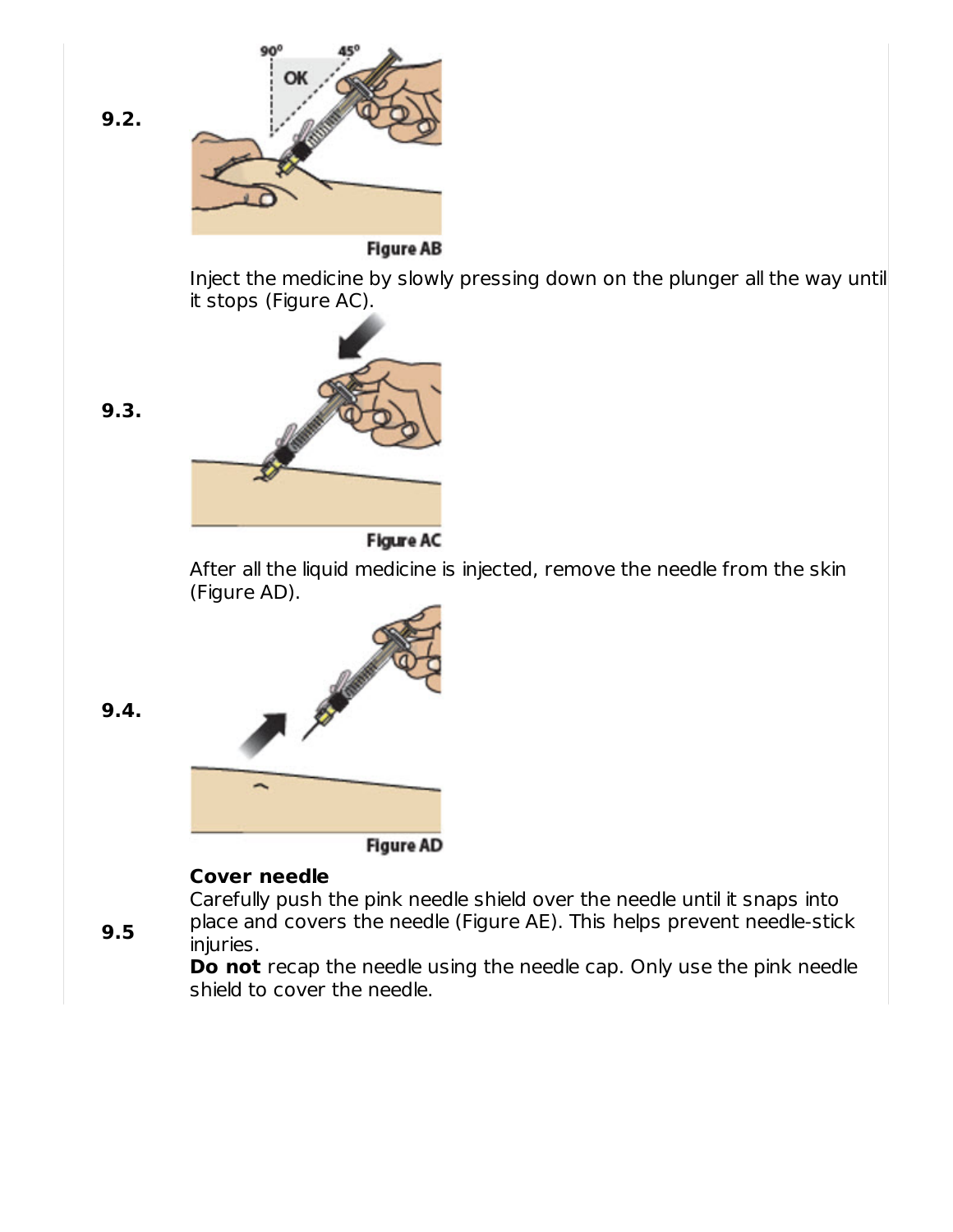

# **Do not reuse the prefilled syringe and needle.**

# **Disposing of used prefilled syringes and needles**

### **Dispose of used prefilled syringes and needles.**

• Put your used prefilled syringes and needles in a FDA-cleared sharps disposal container right away after use (Figure AF). **Do not throw away (dispose of) loose prefilled syringes and needles in the household trash.**



- **10.** • If you do not have a FDA-cleared sharps disposal container, you may use a household container that is:
	- made of a heavy-duty plastic,
		- can be closed with a tight-fitting, puncture-resistant lid without sharps being able to come out,
		- upright and stable during use,
		- leak-resistant, and
		- properly labeled to warn of hazardous waste inside the container.
	- When your sharps disposal container is almost full, you will need to follow your community guidelines for the right way to dispose of your sharps disposal container. There may be state or local laws about how you should throw away used needles and syringes. For more information about safe sharps disposal, and for specific information about sharps disposal in the state that you live in, go to the FDA's website at: http://www.fda.gov/safesharpsdisposal.
	- Do not dispose of your sharps disposal container in your household trash unless your community guidelines permit this. Do not recycle your used sharps disposal container.
	- Always keep the sharps disposal container out of the reach of children.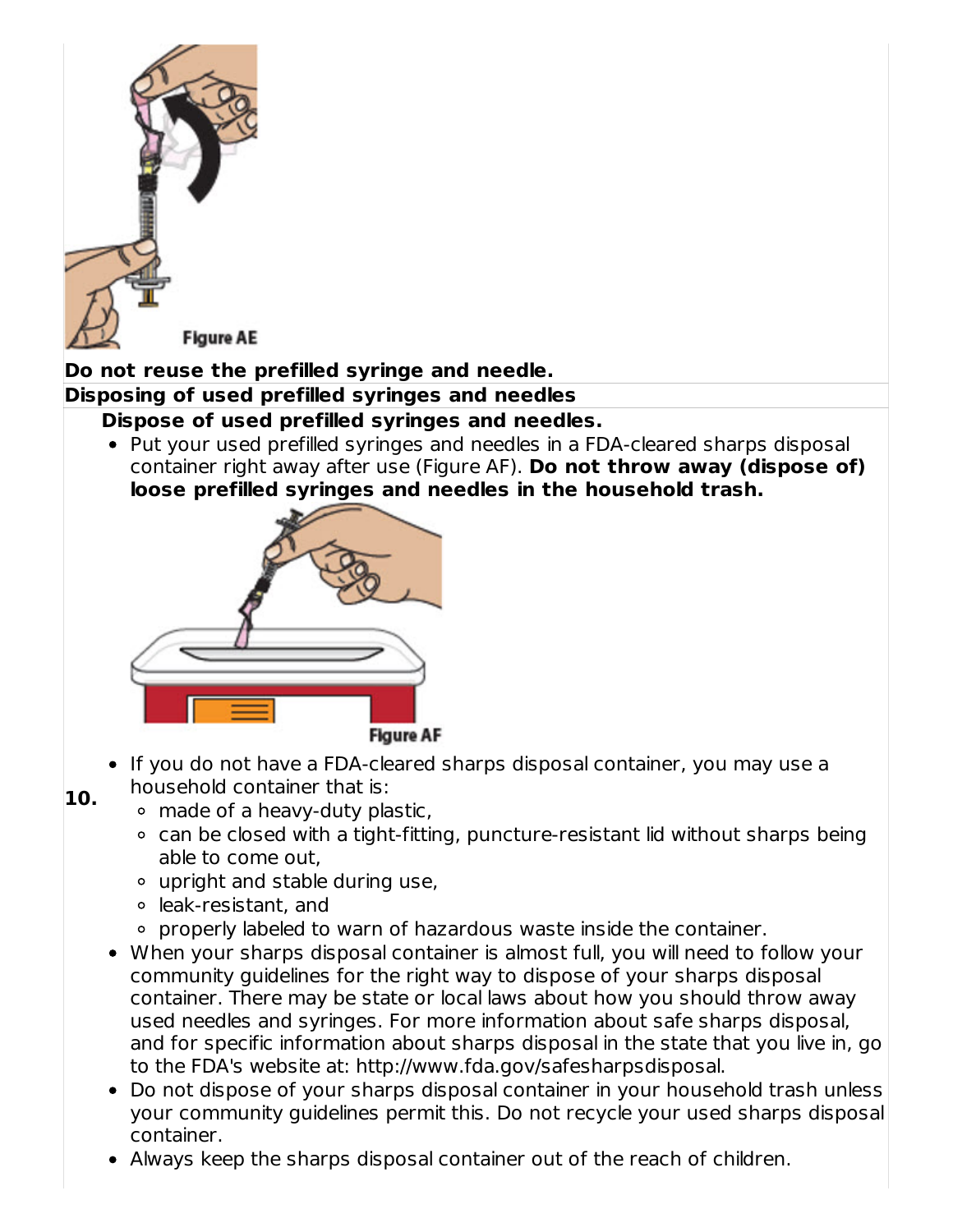### 11 **Check injection site.**

If there is a small amount of blood or liquid at the injection site, press a

- 11.1 gauze or cotton ball over the injection site until the bleeding stops (Figure AG).
- **11.2 Do not** rub the injection site. If needed, you may apply a small adhesive bandage.



**Figure AG** 

### **Additional information.**

This "Instructions for Use" has been approved by the U.S. Food and Drug Administration. Issued: November 2021 For additional information about BESREMi and a video demonstration on how to use BESREMi, go to: www.BESREMi.com Manufactured by: PharmaEssentia Corporation 2F-5 No. 3 YuanQu Street Nangang Dist. Taipei, Taiwan U.S. License number: 2155 Distributed by: PharmaEssentia Corporation 35 Corporate Drive, Suite 325, Burlington, MA 01803, USA BESREMi is a trademark/registered trademark of PharmaEssentia Copyright 2021 PharmaEssentia

# **PRINCIPAL DISPLAY PANEL - 500 mcg/mL Syringe Label**

BESREMi ®(ropeginterferon alfa-2b-njft) INJECTION

500 mcg/mL For Subcutaneous Use

LOT: EXP:

Rx Only PharmaEssentia Corp.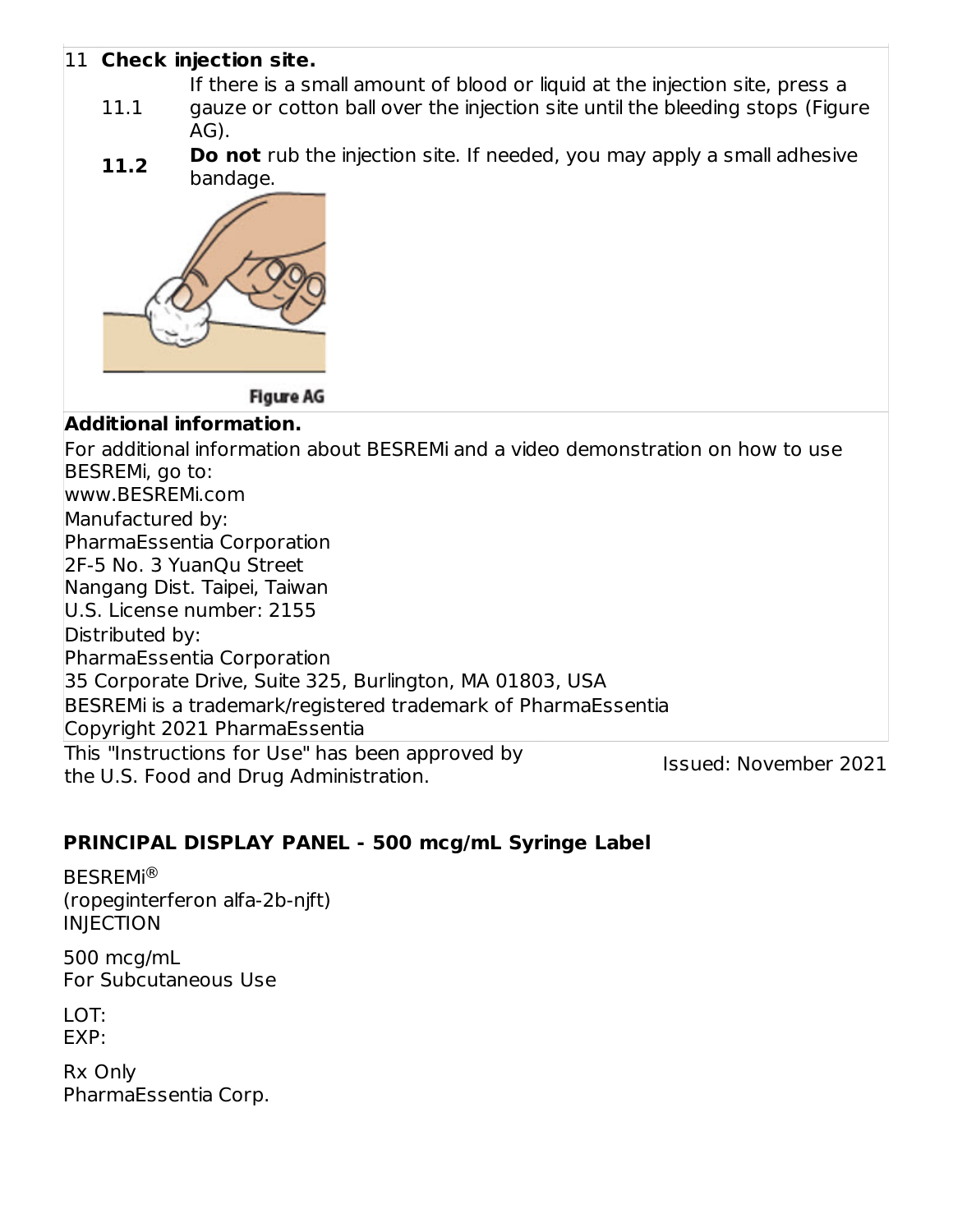

# **PRINCIPAL DISPLAY PANEL - 500 mcg/mL Syringe Carton**

BESREMi ® (ropeginterferon alfa-2b-njft) INJECTION

500 mcg/mL For Subcutaneous Use. Rx Only

One Single-Dose Prefilled Syringe

CAUTION: Prefilled syringe contains more medication than your prescribed dose.

ATTENTION: Dispense the Enclosed Medication Guide to Each Patient.

NDC 73536-500-01

Contains:

- One Single-Dose Prefilled Syringe
- One Injection Needle
- Full Prescribing Information
- Instructions for Use
- Medication Guide

PharmaEssentia™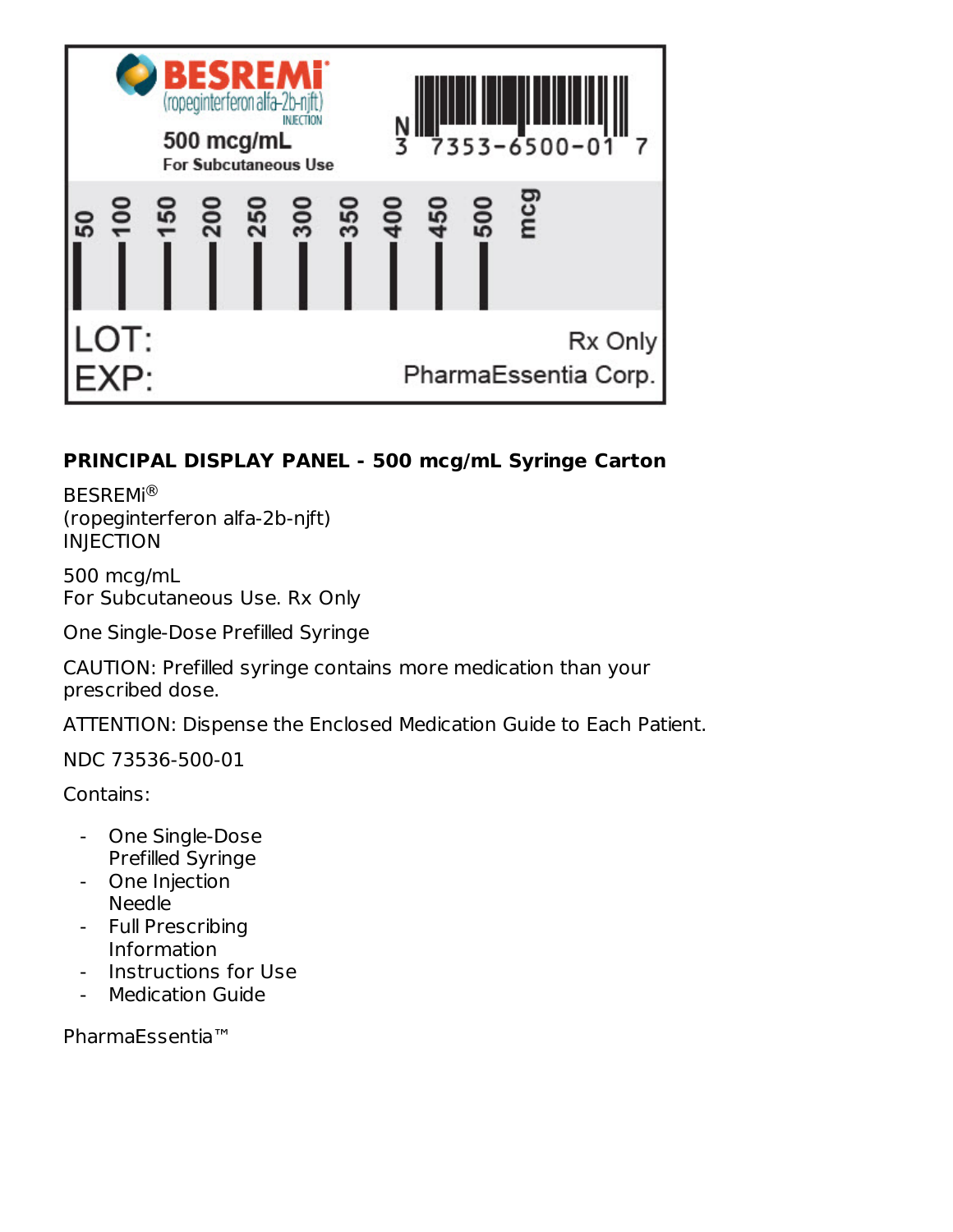

#### **BESREMI**

ropeginterferon alfa-2b injection

| <b>Product Information</b>                                                                       |                         |  |                                   |  |                   |  |
|--------------------------------------------------------------------------------------------------|-------------------------|--|-----------------------------------|--|-------------------|--|
| <b>Product Type</b>                                                                              | HUMAN PRESCRIPTION DRUG |  | <b>Item Code (Source)</b>         |  | NDC: 73536-500    |  |
| <b>Route of Administration</b>                                                                   | <b>SUBCUTANEOUS</b>     |  |                                   |  |                   |  |
|                                                                                                  |                         |  |                                   |  |                   |  |
| <b>Active Ingredient/Active Moiety</b>                                                           |                         |  |                                   |  |                   |  |
|                                                                                                  |                         |  |                                   |  |                   |  |
| <b>Basis of</b><br><b>Ingredient Name</b><br><b>Strength</b><br><b>Strength</b>                  |                         |  |                                   |  |                   |  |
| <b>ROPEGINTERFERON ALFA-2B (UNII: 981TME683S) (ROPEGINTERFERON ALFA-2B</b><br>- UNII:981TME683S) |                         |  | <b>ROPEGINTERFERON</b><br>ALFA-2B |  | 500 ug<br>in 1 mL |  |
|                                                                                                  |                         |  |                                   |  |                   |  |
| <b>Inactive Ingredients</b>                                                                      |                         |  |                                   |  |                   |  |